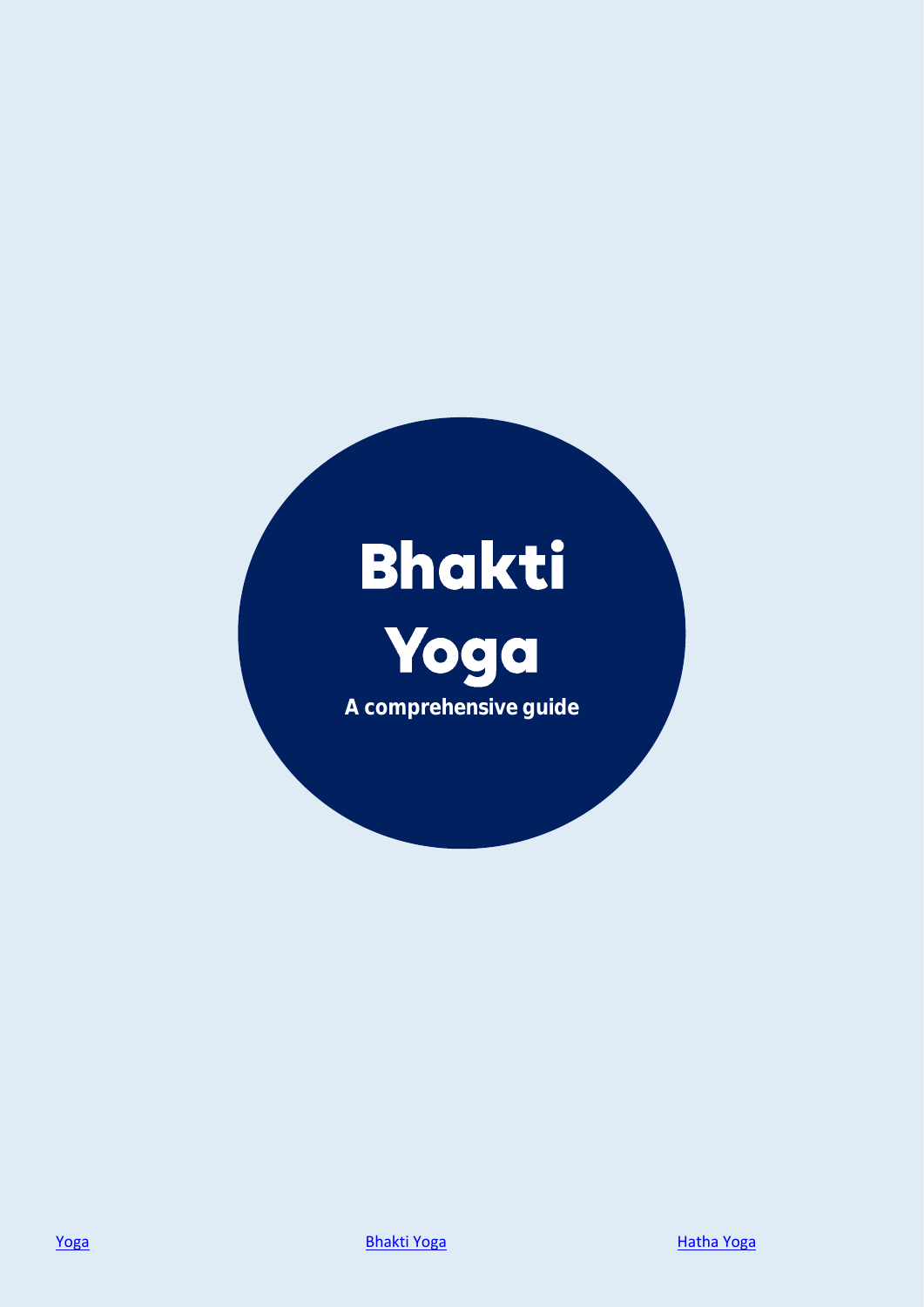# <span id="page-1-0"></span>**Bhakti Yoga**

Bhakti yoga also called the bhakti marga or the path of devotion is a spiritual practice focused on loving devotion. The goal of Bhakti Yoga as with all forms of Yoga is selfrealization and ultimately liberation.

There are many paths to self-realization and Bhakti Yoga is one of the paths. The other paths are - Raja Yoga (Yoga of Control), Jnana Yoga (Path of Knowledge), and Karma Yoga (path of selfless services).

Yoga when literally translated means - "to join", "to unite". It is derived from the word Yuja, which means union or to join. It is often mistaken as the union of the mind and the body. Yoga however means union, but not of the mind and the body, but of the union of the self with the reality of self. When put simply, it means self-realization. The goal of yoga is the cessation of all mental activities. In Patanjali's yoga sutras, the goal of Yoga is defined as Citta Vritti Nirodaha, which translates into cessation of mental activities. In Bhakti Yoga, you achieve this through intense devotion and ultimately move towards self-realization.

Bhakti yoga concerns itself with the path of devotion. Bhakti, when translated means Devotion. In regard to the method and the means of Bhakti Yoga we read in the commentary of Bhagvan Ramanuja on the Vedanta-Sutras: discrimination, controlling the passions, practice, sacrificial work, purity, strength, and suppression of excessive joy".

This article is a comprehensive guide of Bhakti Yoga elaborating on the lectures of Swami Vivekananda<sup>5</sup>, various researches, and literary works on Bhakti Yoga that explain its essence.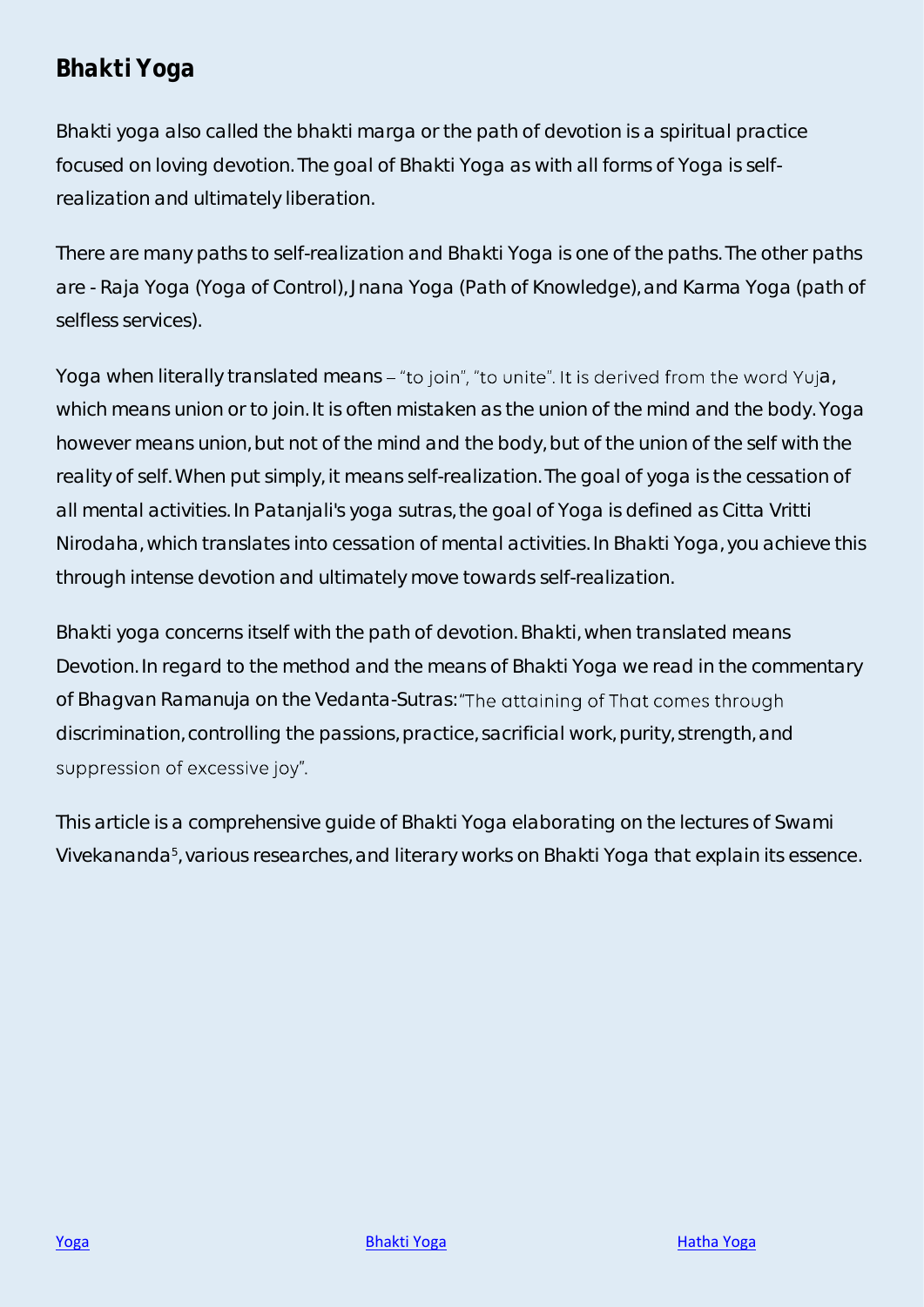# Contents

| The Goal of Bhakti Yoga <b>[2008]</b> 15                                          |  |
|-----------------------------------------------------------------------------------|--|
|                                                                                   |  |
| Qualifications of the Aspirant and The Teacher <b>Entity of the Separation</b> 19 |  |
|                                                                                   |  |
|                                                                                   |  |
|                                                                                   |  |
| The Chosen Ideal 28                                                               |  |
|                                                                                   |  |
|                                                                                   |  |
|                                                                                   |  |
|                                                                                   |  |
|                                                                                   |  |
|                                                                                   |  |
|                                                                                   |  |
|                                                                                   |  |
|                                                                                   |  |

# <span id="page-2-0"></span>Introduction to Bhakti Yoga

Bhakti Yoga and the path of devotion finds mention in the twelfth chapter of the Bhagavad Gita, which is regarded as one of the most influential religious texts across the world. The path of devotion (bhakti) is centered around a love for the Divine and ultimately leads to pure bliss (Ananda), whether experienced as the bliss of union or bliss of oneness. There is no upper limit to the intensity of this joy other than the bearing capacity of the practitioner, and as it appears to be independent of circumstances and the path followed, the Indian tradition

**Bhakti Yoga**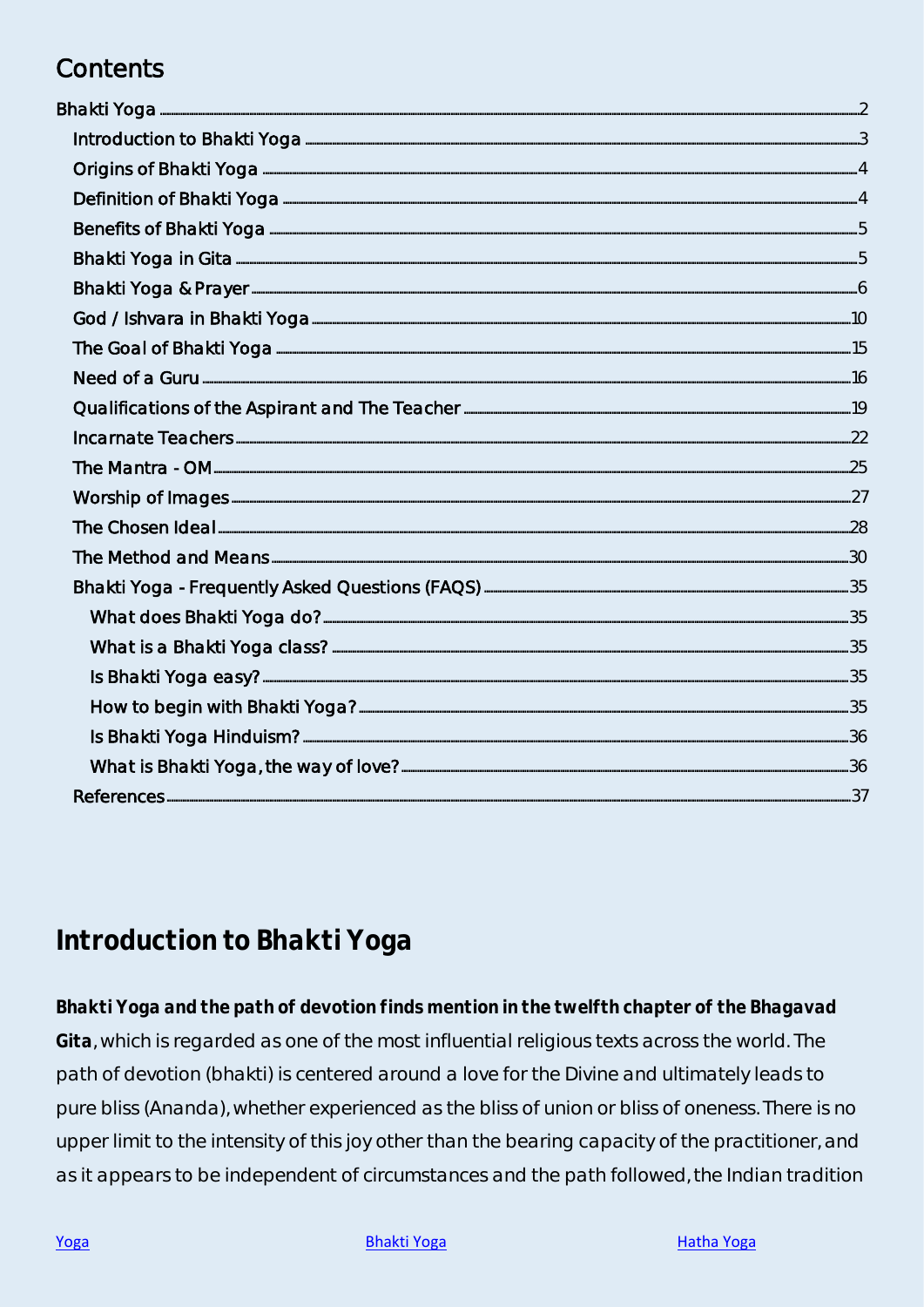came to the conclusion that bliss (Ananda) is one of the essential qualities of reality itself. Though it is hard – and as a consequence rare – for people to arrive at a state in which the higher intensities of inner joy are entirely uninterrupted and independent of circumstances, every step on the way helps the seeker to get closer to this ideal. As the unconditional nature of the happiness removes the urgency of personal, egoistic satisfaction, progress in this dimension facilitates more "objective", less biased observation, as well as action which is in harmony with the interests of the whole.<sup>1</sup>

# <span id="page-3-0"></span>**Origins of Bhakti Yoga**

Bhakti yoga became the focus of a popular devotional movement in India known as the the path of devotion (Bhakti Marga). This movement flourished between 800 and 1100 AD.<sup>4</sup>

# <span id="page-3-1"></span>**Definition of Bhakti Yoga**

An often asked question among many Yoga enthusiasts and practitioners is - What is Bhakti **Yoga?**

Bhakti Yoga is a real, genuine search after the Lord, a search beginning, continuing, and ending in love. One single moment of the madness of extreme love to God brings us eternal freedom.

"Bhakti", says Nârada in his explanation of the Bhakti-aphorisms, "is intense love to God"; "When a man gets it, he loves all, hates none; he becomes satisfied for ever"; "This love cannot be reduced to any earthly benefit", because so long as worldly desires last, that kind of love does not come

The one great advantage of Bhakti (devotion) is that it is the easiest and the most natural way to reach the great divine

"Bhakti is greater than karma, greater than Yoga, because these are intended for an object in view, while Bhakti is its own fruition, its own means and its own end."

Bhakti Yoga vs. Knowledge (Jnana) & Yoga  $-$  Three things are necessary for a bird to fly  $-$  the two wings and the tail as a rudder for steering. Jnana (Knowledge) is the one wing, Bhakti (Love) is the other, and Yoga is the tail that keeps up the balance.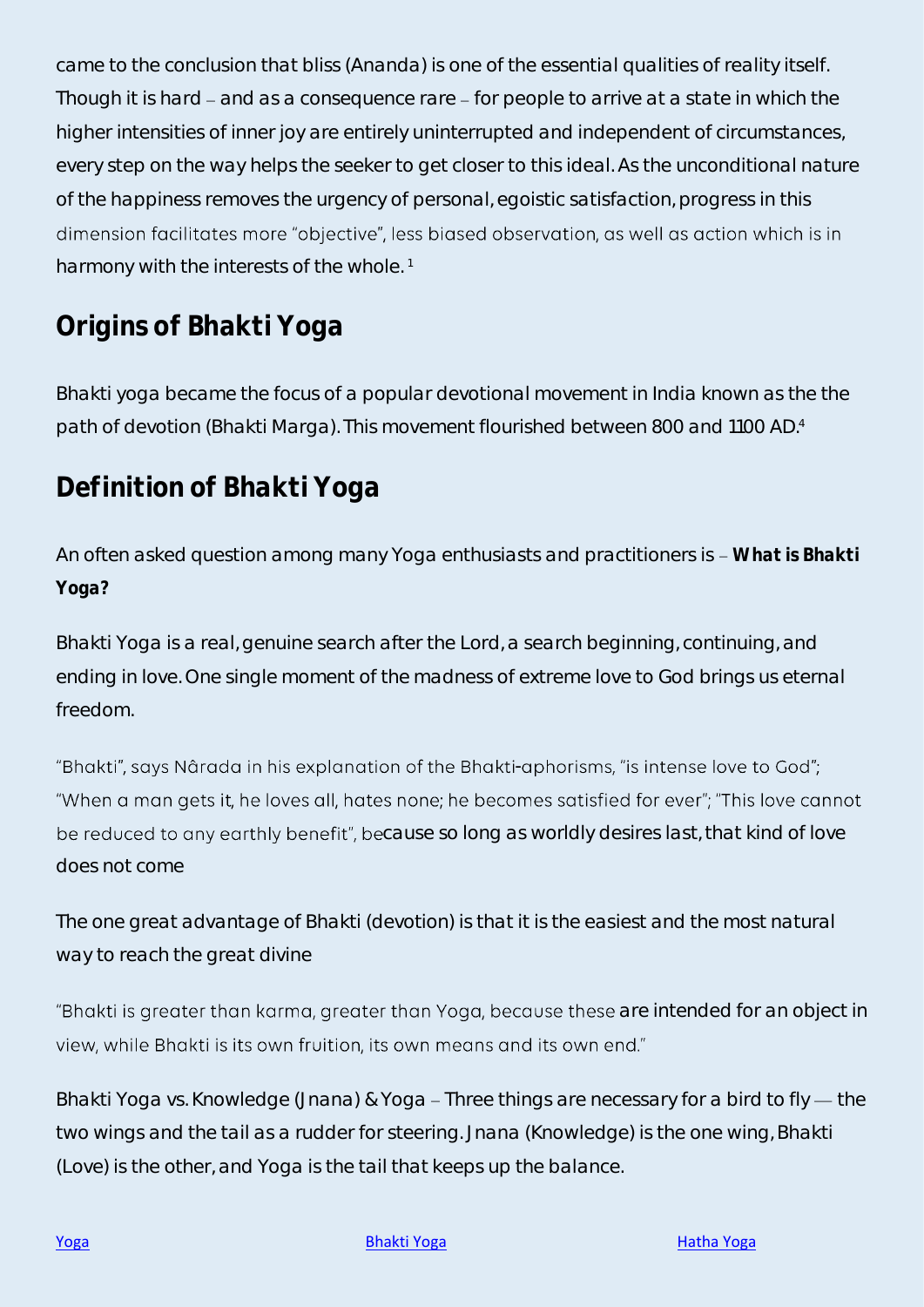The best definition is, however, that given by the king of Bhaktas, Prahlâda: "That deathless love which the ignorant have for the fleeting objects of the senses — as I keep meditating on Thee — may not that love slip away from my heart!" Love! For whom? For the Supreme Lord Ishvara. Love for any other being, however great cannot be Bhakti.

# <span id="page-4-0"></span>**Benefits of Bhakti Yoga**

The benefits of Bhakti yoga are immense, as bhakti softens the heart and removes jealousy, hatred, lust, anger, egoism, pride and arrogance. It infuses joy, divine ecstasy, bliss, peace and knowledge. All cares, worries and anxieties, fears, mental torments and tribulations entirely vanish through this great path. Besides, the devotee is freed from the Sāmsaric wheel of births and deaths and he attains the immortal abode of everlasting peace, bliss and knowledge. The ultimate goal in the practice of Bhakti yoga is to reach the state of rasa (essence), a feeling of pure bliss achieved in the devotional surrender to the Divine or Supreme Lord.<sup>2</sup> Bhakti Yoga practices also play a significant role in reducing anxiety and depression ailments.<sup>3</sup>

# <span id="page-4-1"></span>**Bhakti Yoga in Gita**

In the twelfth chapter of the Bhagavad Gita, Arjuna the great warrior has seen the cosmic form of Shri Krishna. As a student of the Vedas since childhood, Arjuna was taught that the absolute is formless and nameless, and beyond the perceptions of the sense organs. Arjuna had a first-hand experience of Krishna and there was a question in his mind - Whether to meditate upon the unmanifested truth or the manifested one - like the one shown by Lord Krishna. When Arjuna asks Shri Krishna the same questions, Lord Krishna says, "Those who, fixing their mind on Me, worship Me, ever steadfast and endowed with supreme faith, these, in my opinion, are the best in Yoga.

Lord Krishna then goes on to mention that those who even worship the imperishable, the indefinable, the unmanifest, the omnipresent, the unthinkable; having restrained their senses - verily they also come unto me. Lord Krishna later in the twelfth chapter of the Bhagavad Gita adds, Fix your mind on Me only, place your intellect in Me; the, (thereafter) yo shall, no doubt, live in Me alone. If you are unable to fix your mind steadily upon Me, then by the 'Yoga of constant practice', seek to reach Me. If you are unable even to practice, but by intent do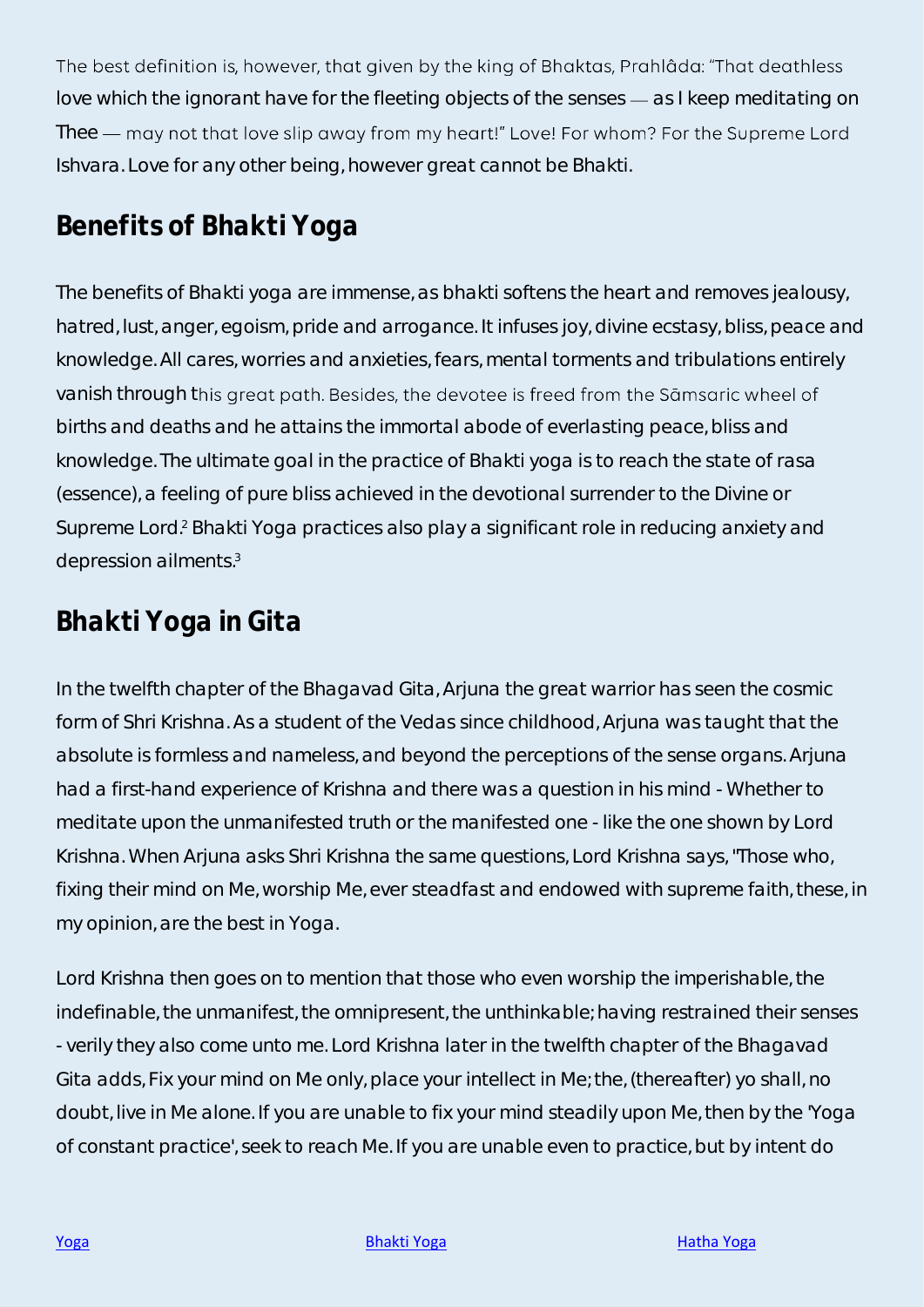actions for My sake, you shall attain perfection. If you are unable to do even this, then take refuge in Me, self-controlled, renounce the fruits of all actions.

Lord Krishna in the Gita says, "He who neither rejoices, nor hates, nor grieves, nor desires, renouncing good and evil, full of devotion, is dear to Me"

# <span id="page-5-0"></span>**Bhakti Yoga & Prayer**

Read full chapter - Bhakti Yoga 1: Prayer - Swami Vivekananda.

"He is the Soul of the Universe; He is Immortal;

His is the Rulership; He is the All-knowing, the All-pervading, the Protector of the Universe, the Eternal Ruler. None else is there efficient to govern the world eternally. He who at the beginning of creation projected Brahmâ (i.e. the universal consciousness), and who delivered the Vedas unto him — seeking liberation I go for refuge unto that effulgent One, whose light turns the understanding towards the Atman." (Shvetashvatara-Upanishad, VI. 17-18).

Even when the commentator is anxious to explain many, if not all, of the texts so as to make them import a sort of dry knowledge, the Sutras, in the chapter on worship especially, do not lend themselves to be easily manipulated in that fashion.

There is not really so much difference between knowledge (Jnana) and love (Bhakti) as people sometimes imagine. We shall see, as we go on, that in the end they converge and meet at the same point.

So also is it with Raja Yoga, which when pursued as a means to attain liberation, and not (as unfortunately it frequently becomes in the hands of charlatans and mystery-mongers) as an instrument to hoodwink the unwary, leads us also to the same goal.

The one great advantage of Bhakti is that it is the easiest and the most natural way to reach the great divine end in view; its great disadvantage is that in its lower forms it oftentimes degenerates into hideous fanaticism.

The fanatical crew in Hinduism, or Mohammedanism, or Christianity, have always been almost exclusively recruited from these worshippers on the lower planes of Bhakti.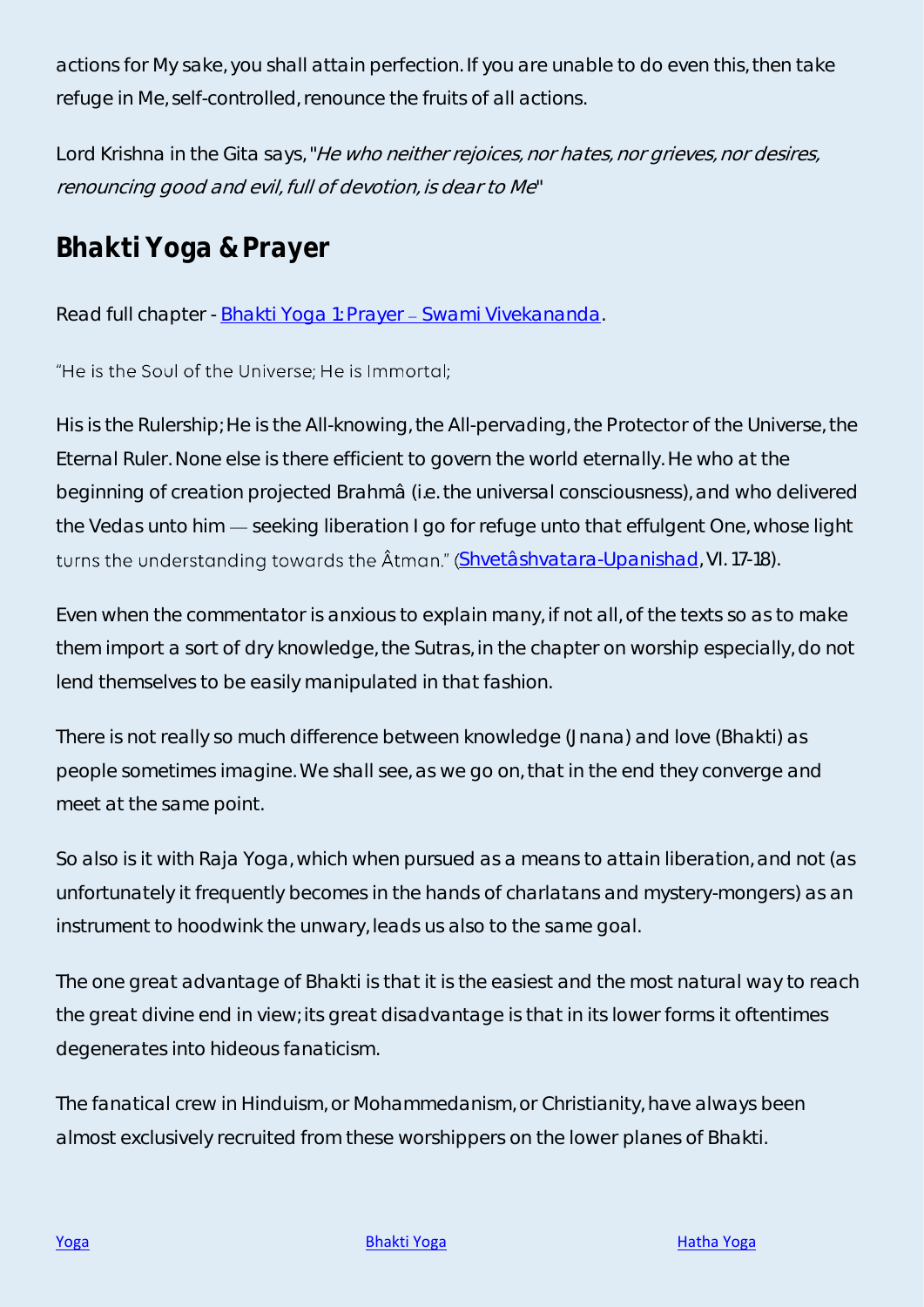That singleness of attachment (Nishthâ) to a loved object, without which no genuine love can grow, is very often also the cause of the denunciation of everything else.

All the weak and undeveloped minds in every religion or country have only one way of loving their own ideal, i.e. by hating every other ideal. Herein is the explanation of why the same man who is so lovingly attached to his own ideal of God, so devoted to his own ideal of religion, becomes a howling fanatic as soon as he sees or hears anything of any other ideal. This kind of love is somewhat like the canine instinct of quarding the master's property from intrusion; only, the instinct of the dog is better than the reason of man, for the dog never mistakes its master for an enemy in whatever dress he may come before it.

Again, the fanatic loses all power of judgment. Personal considerations are in his case of such absorbing interest that to him it is no question at all what a man says — whether it is right or wrong; but the one thing he is always particularly careful to know is who says it. The same man who is kind, good, honest, and loving to people of his own opinion, will not hesitate to do the vilest deeds when they are directed against persons beyond the pale of his own religious brotherhood. But this danger exists only in that stage of Bhakti which is called the preparatory (Gauni).

When Bhakti has become ripe and has passed into that form which is called the supreme (Parâ), no more is there any fear of these hideous manifestations of fanaticism; that soul which is overpowered by this higher form of Bhakti is too near the God of Love to become an instrument for the diffusion of hatred.

It is not given to all of us to be harmonious in the building up of our characters in this life: yet we know that that character is of the noblest type in which all these three — knowledge and love and Yoga — are harmoniously fused.

Three things are necessary for a bird to fly  $-$  the two wings and the tail as a rudder for steering. Jnana (Knowledge) is the one wing, Bhakti (Love) is the other, and Yoga is the tail that keeps up the balance. For those who cannot pursue all these three forms of worship together in harmony and take up, therefore, Bhakti alone as their way, it is necessary always to remember that forms and ceremonials, though absolutely necessary for the progressive soul, have no other value than taking us on to that state in which we feel the most intense love to God.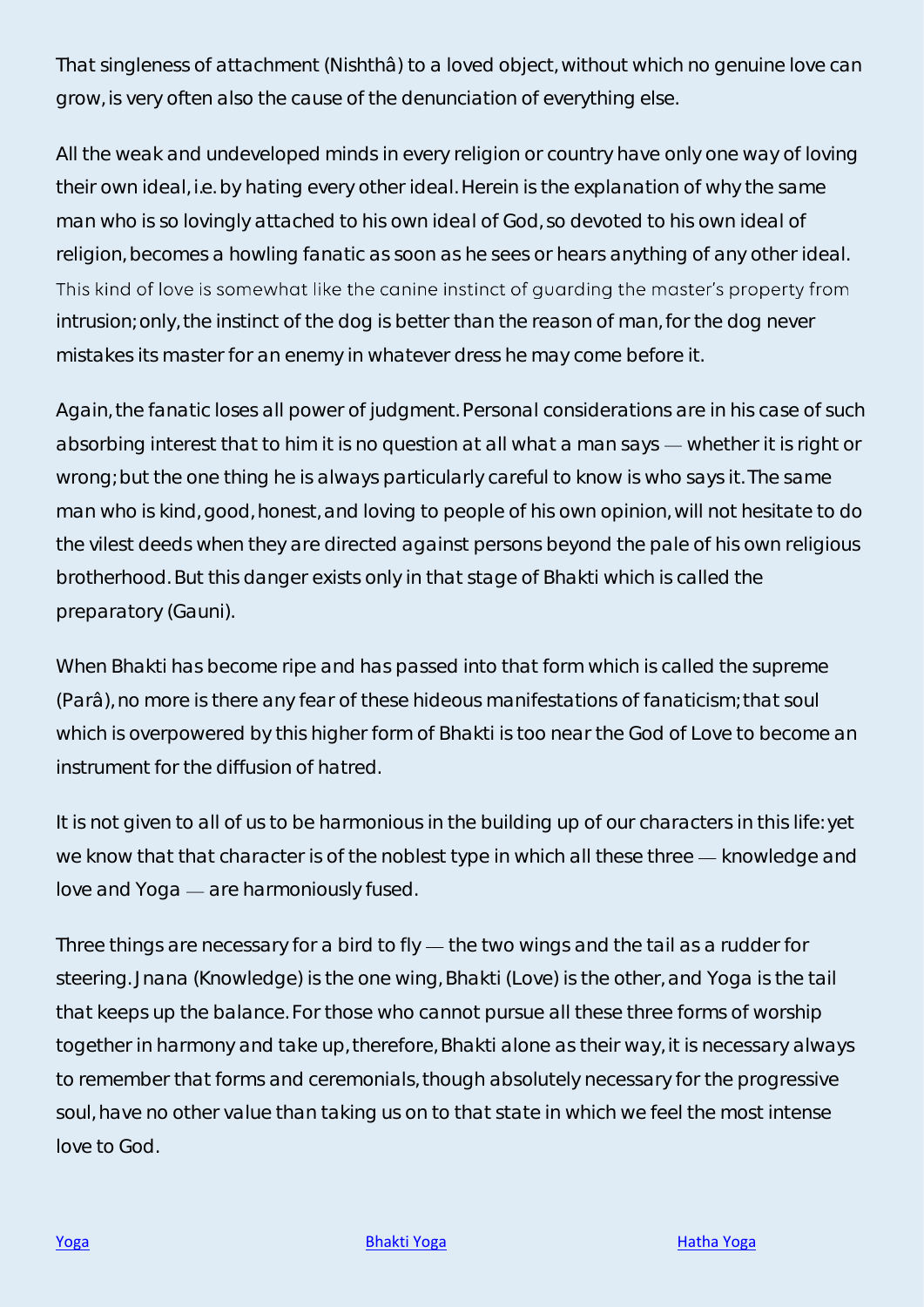There is a little difference in opinion between the teachers of knowledge and those of love, though both admit the power of Bhakti. The Jnanis hold Bhakti to be an instrument of liberation, the Bhaktas look upon it both as the instrument and the thing to be attained. To my mind this is a distinction without much difference.

In fact, Bhakti, when used as an instrument, really means a lower form of worship, and the higher form becomes inseparable from the lower form of realisation at a later stage. Each seems to lay a great stress upon his own peculiar method of worship, forgetting that with perfect love true knowledge is bound to come even unsought, and that from perfect knowledge true love is inseparable.

Bearing this in mind let us try to understand what the great Vedantic commentators have to say on the subject. In explaining the Sutra Âvrittirasakridupadeshât (Meditation is necessary, that having been often enjoined.), Bhagavân Shankara says, "Thus people say, 'He is devoted to the king, he is devoted to the Guru'; they say this of him who follows his Guru, and does so, having that following as the one end in view.

Similarly they say, 'The loving wife meditates on her loving husband'; here also a kind of eager and continuous remembrance is meant." This is devotion according to Shankara. "Meditation again is a constant remembrance (of the thing meditated upon) flowing like an unbroken stream of oil poured out from one vessel to another. When this kind of remembering has been attained (in relation to God) all bandages break. Thus it is spoken of in the scriptures regarding constant remembering as a means to liberation.

This remembering again is of the same form as seeing, because it is of the same meaning as in the passage, 'When He who is far and near is seen, the bonds of the heart are broken, all doubts vanish, and all effects of work disappear.

He who is near can be seen, but he who is far can only be remembered. Nevertheless the scripture says that he have to see Him who is near as well as Him who, is far, thereby indicating to us that the above kind of remembering is as good as seeing.

This remembrance when exalted assumes the same form as seeing. . . . Worship is constant remembering as may be seen from the essential texts of scriptures. Knowing, which is the same as repeated worship, has been described as constant remembering. . . . Thus the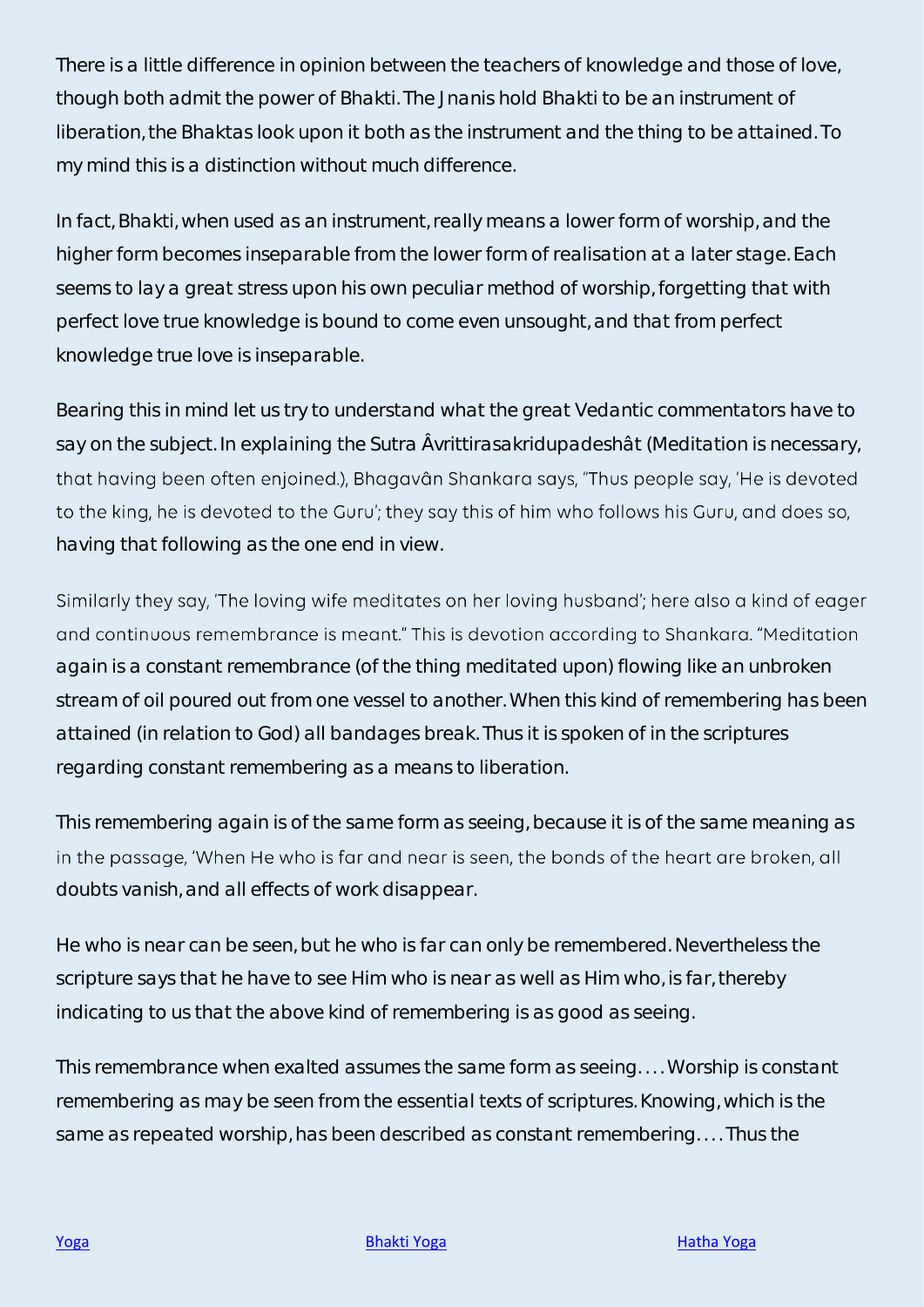memory, which has attained to the height of what is as good as direct perception, is spoken of in the Shruti as a means of liberation.

'This Atman is not to be reached through various sciences, nor by intellect, nor by much study of the Vedas. Whomsoever this Atman desires, by him is the Atman attained, unto him this Atman discovers Himself.' Here, after saying that mere hearing, thinking and meditating are not the means of attaining this Atman, it is said, 'Whom this Atman desires, by him the Atman is attained.'

The extremely beloved is desired; by whomsoever this Atman is extremely beloved, he becomes the most beloved of the Atman. So that this beloved may attain the Atman, the Lord Himself helps. For it has been said by the Lord: 'Those who are constantly attached to Me and worship Me with love  $-1$  give that direction to their will by which they come to Me.

Therefore it is said that, to whomsoever this remembering, which is of the same form as direct perception, is very dear, because it is dear to the Object of such memory perception, he is desired by the Supreme Atman, by him the Supreme Atman is attained.

This constant remembrance is denoted by the word Bhakti." So says Bhagavân Râmânuja in his commentary on the Sutra Athâto Brahma-jijnâsâ (Hence follows a dissertation on Brahman.). In commenting on the Sutra of Patanjali, Ishvara pranidhânâdvâ, i.e. "Or by the worship of the Supreme Lord" — Bhoja says, "Pranidhâna is that sort of Bhakti in which, without seeking results, such as sense-enjoyments etc., all works are dedicated to that Teacher of teachers." Bhagavan Vyâsa also, when commenting on the same, defines Pranidhana as "the form of Bhakti by which the mercy of the Supreme Lord comes to the Yogi, and blesses him by granting him his desires".

#### According to Shândilya, "Bhakti is intense love to God."

The best definition is, however, that given by the king of Bhaktas, Prahlâda: "That deathless love which the ignorant have for the fleeting objects of the senses — as I keep meditating on Thee — may not that love slip away from my heart!" Love! For whom? For the Supreme Lord Ishvara. Love for any other being, however great cannot be Bhakti; for, as Ramanuja says in his Shri Bhâshya, quoting an ancient Âchârya, i.e. a great teacher: "From Brahmâ to a clump of grass, all things that live in the world are slaves of birth and death caused by Karma;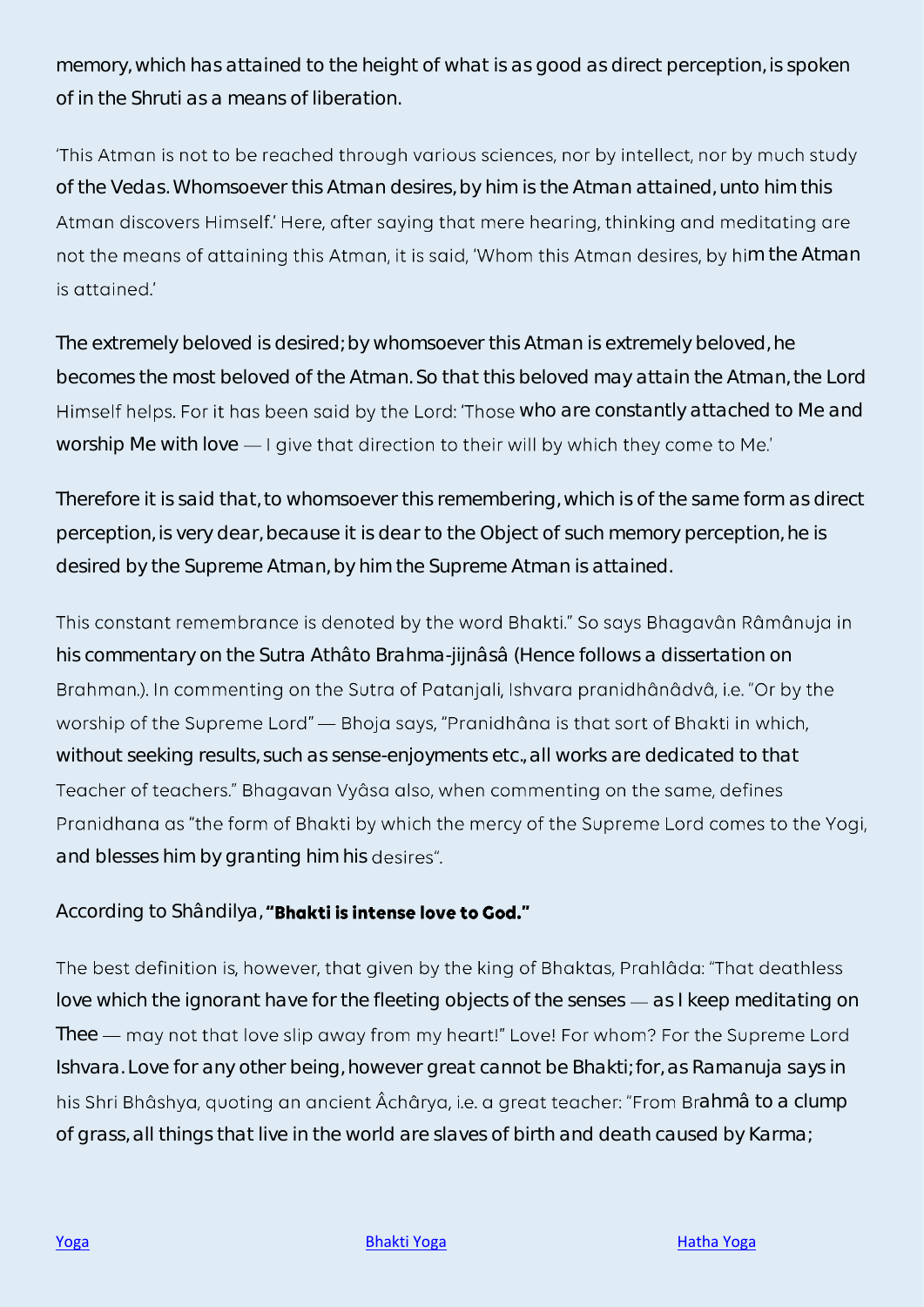therefore they cannot be helpful as objects of meditation, because they are all in ignorance and subject to change."

In commenting on the word Anurakti used by Shandilya, the commentator Svapneshvara says that it means Anu, after, and Rakti, attachment; i.e. the attachment which comes after the knowledge of the nature and glory of God; else a blind attachment to any one, e.g. to wife or children, would be Bhakti. We plainly see, therefore, that Bhakti is a series or succession of mental efforts at religious realization beginning with ordinary worship and ending in a supreme intensity of love for Ishvara.

# <span id="page-9-0"></span>**God / Ishvara in Bhakti Yoga**

Read full chapter - Bhakti Yoga 2: Philosophy of Ishvara - Swami Vivekananda.

Bhakti Yoga refers to the God & the love for the god and hence it is important to understand Who is God (Ishvara)

From whom is the birth, continuation, and dissolution of the universe,"  $-$  He is Ishvara  $-$  "the Eternal, the Pure, the Ever-Free, the Almighty, the All-Knowing, the All-Merciful, the Teacher of all teachers.

Janmadyasya yatah — "From whom is the birth, continuation, and dissolution of the universe," - He is Ishvara - "the Eternal, the Pure, the Ever-Free, the Almighty, the All-Knowing, the All-Merciful, the Teacher of all teachers"; and above all, Sa Ishvarah anirvachaniyapremasvarupah  $-$  "He the Lord is, of His own nature, inexpressible Love." These certainly are the definitions of a Personal God.

Are there then two Gods -- the "Not this, not this," the Sat-chit-dnanda, the Existence-Knowledge-Bliss of the philosopher, and this God of Love of the Bhakta?

No, it is the same Sat-chit-ananda who is also the God of Love, the impersonal and personal in one.

**It has always to be understood that the Personal God worshipped by the Bhakta is not separate or different from the Brahman**. All is Brahman, the One without a second; only the Brahman, as unity or absolute, is too much of an abstraction to be loved and worshipped; so the Bhakta chooses the relative aspect of Brahman, that is, Ishvara, the Supreme Ruler.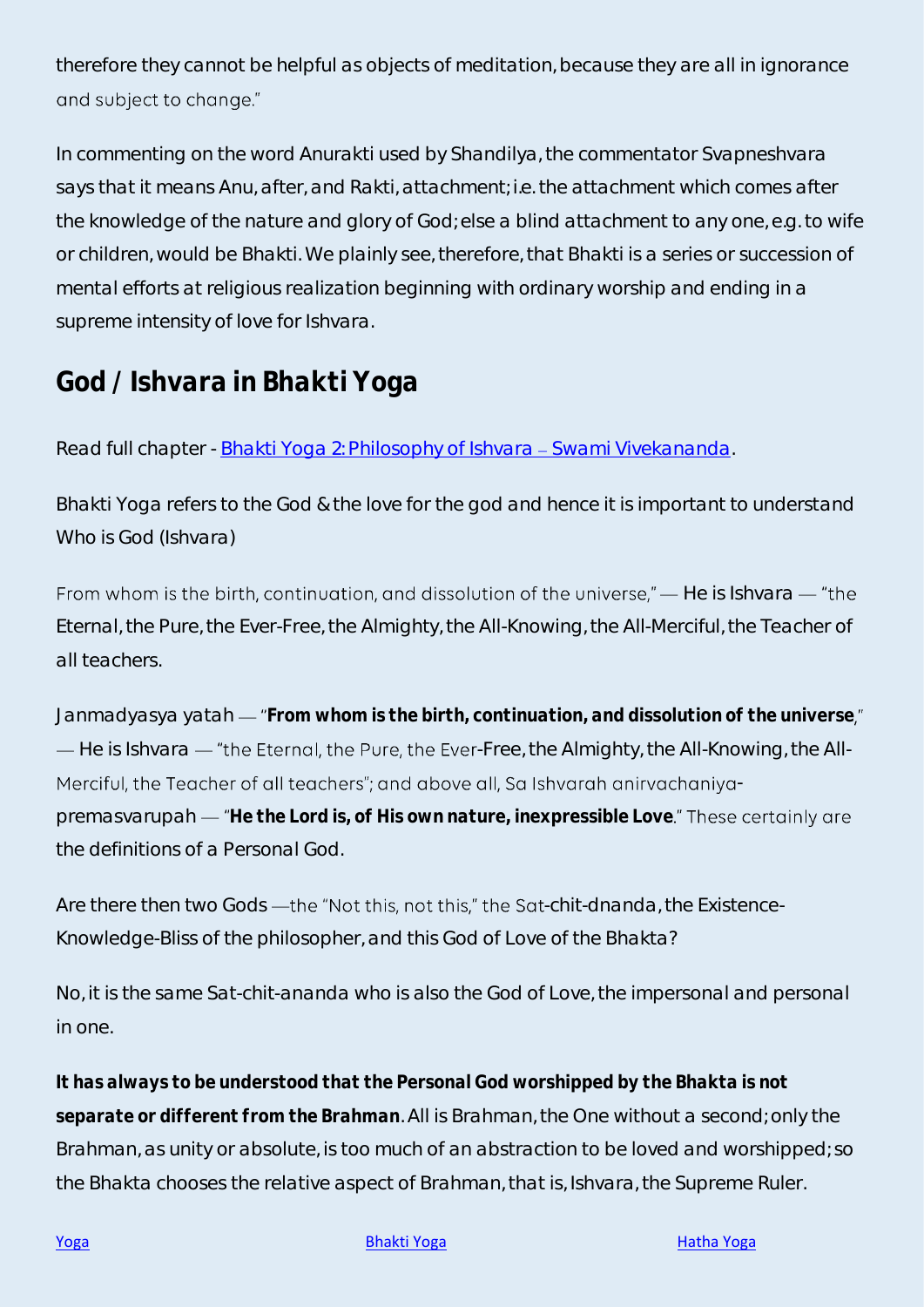To use a simile: **Brahman is as the clay or substance out of which an infinite variety of articles are fashioned. As clay, they are all one; but form or manifestation differentiates them**. **Before every one of them was made, they all existed potentially in the clay, and, of course, they are identical substantially; but when formed, and so long as the form remains, they are separate and different; the clay-mouse can never become a clay-elephant, because, as manifestations,** 

#### form alone makes 'them what they are, though as unformed clay they are all **one**.

Ishvara is the highest manifestation of the Absolute Reality, or in other words, the highest possible reading of the Absolute by the human mind. Creation is eternal, and so also is Ishvara.

In the fourth Pada of the fourth chapter of his Sutras, after stating the almost infinite power and knowledge which will come to the liberated soul after the attainment of Moksha, Vyasa makes the remark, in an aphorism, **that none, however, will get the power of creating, ruling, and dissolving the universe, because that belongs to God alone**.

In explaining the Sutra it is easy for the dualistic commentators to show how it is ever impossible for a subordinate soul, Jiva, to have the infinite power and total independence of God. The thorough dualistic commentator Madhvacharya deals with this passage in his usual summary method by quoting a verse from the Varaha Purana.

In explaining this aphorism the commentator Ramanuja says, "This doubt being raised, whether among the powers of the liberated souls is included that unique power of the Supreme One, that is, of creation etc. of the

universe and even the Lordship of all, or whether, without that, the glory of the liberated consists only in the direct perception of the Supreme One, we get as an argument the following: It is reasonable that the liberated get

the Lordship of the universe, because the scriptures say, 'He attains to extreme sameness with the Supreme One and all his desires are realised,'

Now extreme sameness and realisation of all desires cannot be attained without the unique power of the Supreme Lord, namely, that of governing the universe. Therefore, to attain the realisation of all desires and the extreme sameness with the Supreme, we must all admit that **the liberated get the power of ruling the whole universe**.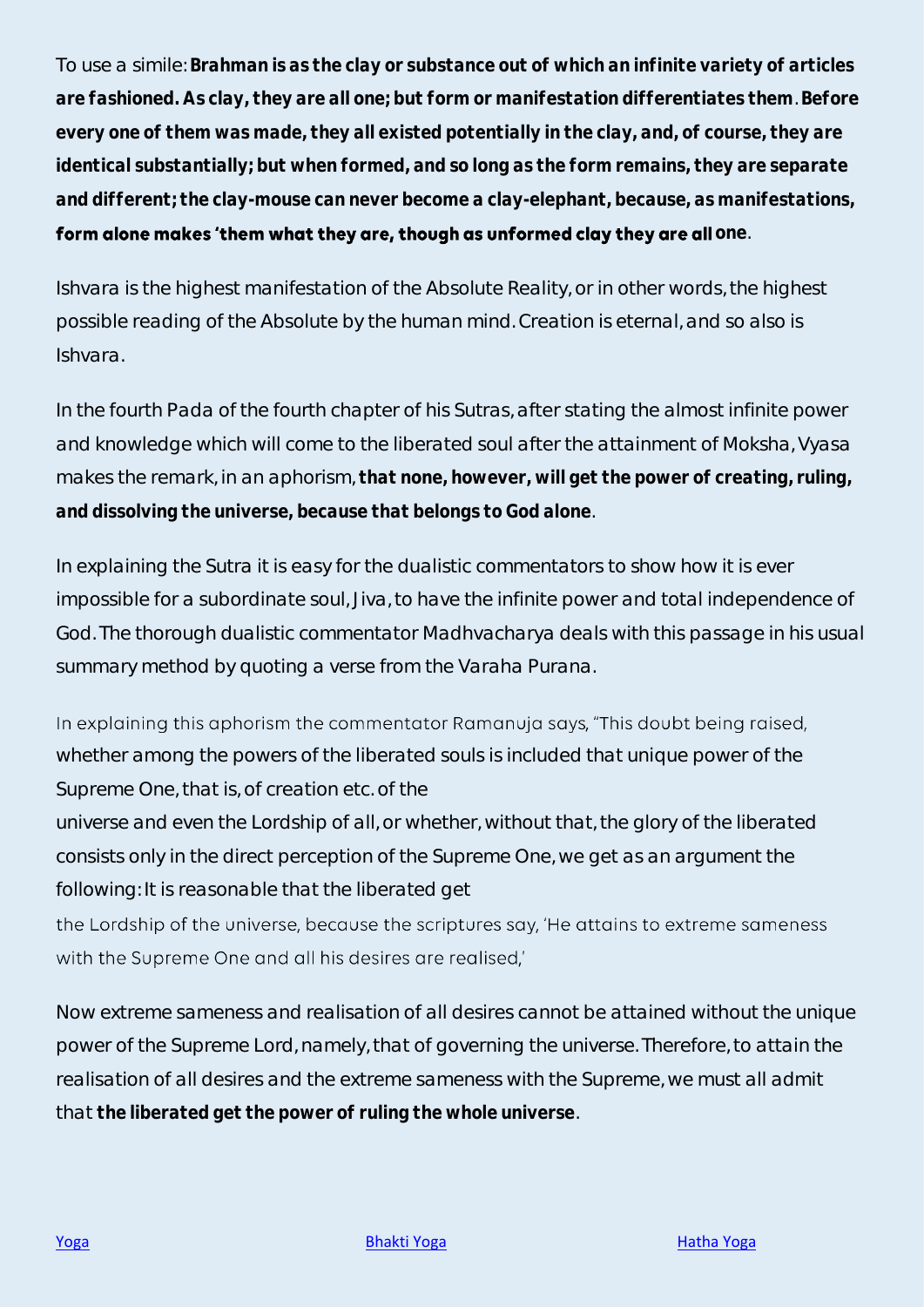To this we reply, that the liberated get all the powers except that of ruling the universe. Ruling the universe is guiding the form and the life and the desires of all the sentient and the nonsentient beings. **The liberated ones from whom all that veils His true nature has been removed, only enjoy the unobstructed perception of the Brahman, but do not possess the power of ruling the universe.**

This is proved from the scriptural text, "From whom all these things are born, by which all that are born live, unto whom they, departing, return — ask about it. That is Brahman.' If this quality of ruling the universe be a quality common even to the liberated then this text would not apply as a definition of Brahman defining Him through His rulership of the universe.

The uncommon attributes alone define a thing; therefore in texts like —'My beloved boy, alone, in the beginning there existed the One without a second. That saw and felt, "I will give birth to the many." That projected heat,' — 'Brahman indeed alone existed in the beginning. That One evolved. That projected a blessed form, the Kshatra.

All these gods are Kshatras: Varuna, Soma, Rudra, Parjanya, Yama, Mrityu, Ishana.'—'Atman indeed existed alone in the beginning; nothing else vibrated; He thought of projecting the world; He projected the world after. '- 'Alone Narayana existed; neither Brahma, nor Ishana, nor the Dyava-Prithivi, nor the stars, nor water, nor fire, nor Soma, nor the sun. He did not take pleasure alone.

He after His meditation had one daughter, the ten organs, etc. - and in others as, 'Who living in the earth is separate from the earth, who living in the Atman, etc.'— the Shrutis speak of the Supreme One as the subject of the work of ruling the universe. . .. Nor in these descriptions of the ruling of the universe is there any position for the liberated soul, by which such a soul may have the ruling of the universe ascribed to it."

In explaining the next Sutra, Ramanuja says, "If you say it is not so, because there are direct texts in the Vedas in evidence to the contrary, these texts refer to the glory of the liberated in the spheres of the subordinate deities." This also is an easy solution of the difficulty. Although the system of Ramanuja admits the unity of the total, within that totality of existence there are, according to him, eternal differences. Therefore, for all practical purposes, this system also being dualistic, it was easy for Ramanuja to keep the distinction between the personal soul and the Personal God very clear.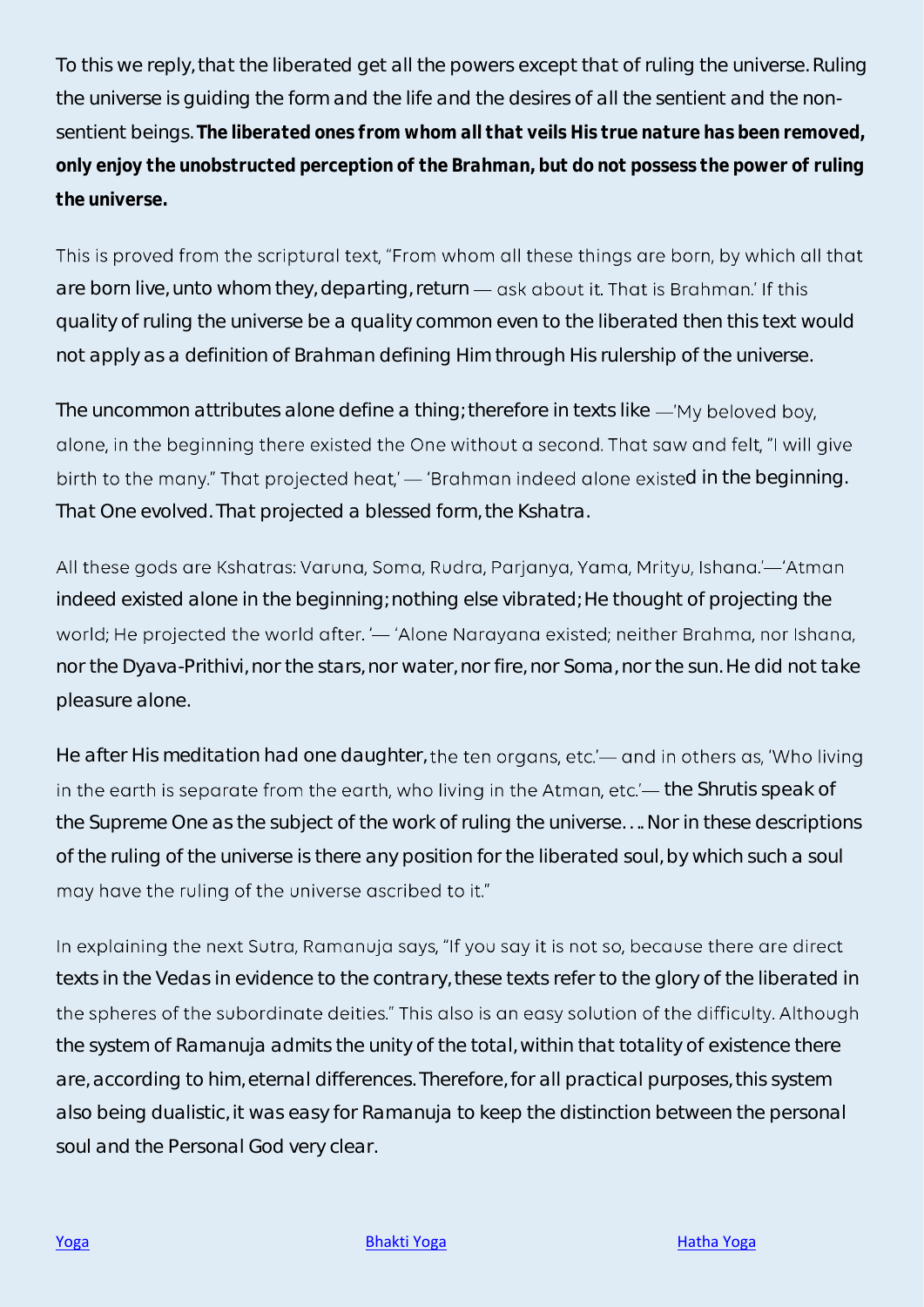We shall now try to understand what the great representative of the Advaita School has to say on the point. We shall see how the Advaita system maintains all the hopes and aspirations of the dualist intact, and at the same time propounds its own solution of the problem in consonance with the high destiny of divine humanity. Those who aspire to retain their individual mind even after liberation and to remain distinct will have ample opportunity of realising their aspirations and enjoying the blessing of the qualified Brahman. These are they who have been spoken of in the Bhagavata Purana thus: "O king, such are the, glorious qualities of the Lord that the sages whose only pleasure is in the Self, and from whom all fetters have fallen off, even they love the Omnipresent with the love that is for love's sake."

These are they who are spoken of by the Sankhyas as getting merged in nature in this cycle, so that, after attaining perfection, they may come out in the next as lords of world-systems. But none of these ever becomes equal to God (Ishvara). Those who attain to that state where there is neither creation, nor created, nor creator, where there is neither knower, nor knowable, nor knowledge, where there is neither I, nor thou, nor he, where there is neither subject, nor object, nor relation, "there, who is seen by whom?" - such persons have gone beyond everything to "where words cannot go nor mind", gone to that which the Shrutis declare as "Not this, not this"; but for those who cannot, or will not reach this state, there will inevitably remain the triune vision of the one undifferentiated Brahman as nature, soul, and the interpenetrating sustainer of both  $-$  Ishvara.

So, when Prahlada forgot himself, he found neither the universe nor its cause; all was to him one Infinite, undifferentiated by name and form; but as soon as he remembered that he was Prahlada, there was the universe before him and with it the Lord of the universe Repository of an infinite number of blessed qualities".

So it was with the blessed Gopis. So long as they had lost sense of their own personal identity and individuality, they were all Krishnas, and when they began again to think of Him as the One to be worshipped, then they were Gopis again, and immediately (Bhagavata) them appeared Krishna with a smile on His lotus face, clad in yellow robes and having garlands on, the embodied conqueror (in beauty) of the god of love."

Now to go back to our Acharya Shankara: "Those", he says, "who by worshipping the qualified Brahman attain conjunction with the Supreme Ruler, preserving their own mind  $-$  is their glory limited or unlimited?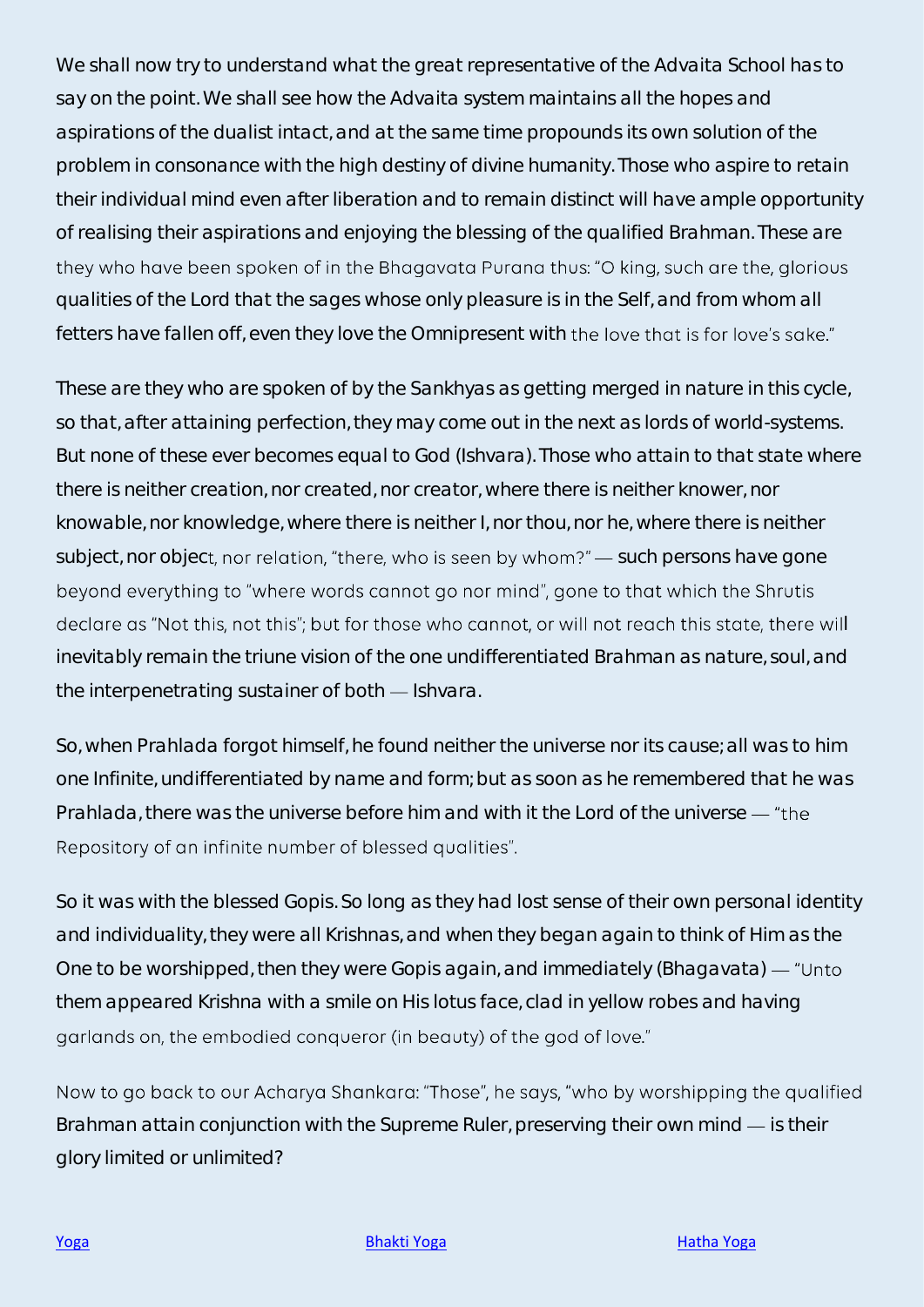This doubt arising, we get as an argument: Their glory should be unlimited because of the scriptural texts, 'They attain their own kingdom', 'To him all the gods offer worship', 'Their desires are fulfilled in all the worlds'. As an answer to this, Vyasa writes, 'Without the power of ruling the universe.' Barring the power of creation etc. of the universe, the other powers such as Anim etc. are acquired by the liberated.

As to ruling the universe, that belongs to the eternally perfect Ishvara. Why?

Because He is the subject of all the scriptural texts as regards creation etc., and the liberated souls are not mentioned therein in any connection whatsoever. The Supreme Lord indeed is alone engaged in ruling the universe. The texts as to creation etc. all point to Him.

Besides, there is given the adjective 'ever-perfect'. Also the scriptures say that the powers Anima etc. of the others are from the search after and the worship of God. Therefore they have no place in the ruling of the universe. Again, on account of their possessing their own minds, it is possible that their wills may differ, and that, whilst one desires creation, another may desire destruction. The only way of avoiding this conflict is to make all wills subordinate to some one will.

Therefore the conclusion is that the wills of the liberated are dependent on the will of the Supreme Ruler." Bhakti, then, can be directed towards Brahman, only in His personal aspect. - "The way is more difficult for those whose mind is attached to the Absolute!"

Bhakti has to float on smoothly with the current of our nature. True it is that we cannot have; any idea of the Brahman which is not anthropomorphic, but is it not equally true of everything we know? The greatest psychologist the world has ever known, Bhagavan Kapila, demonstrated ages ago that human consciousness is one of the elements in the make-up of all the objects of our perception and conception, internal as well as external.

Beginning with our bodies and going up to Ishvara, we may see that every object of our perception is this consciousness plus something else, whatever that may be; and this unavoidable mixture is what we ordinarily

think of as reality. Indeed it is, and ever will be, all of the reality that is possible for the human mind to know. Therefore to say that Ishvara is unreal, because He is anthropomorphic, is sheer nonsense.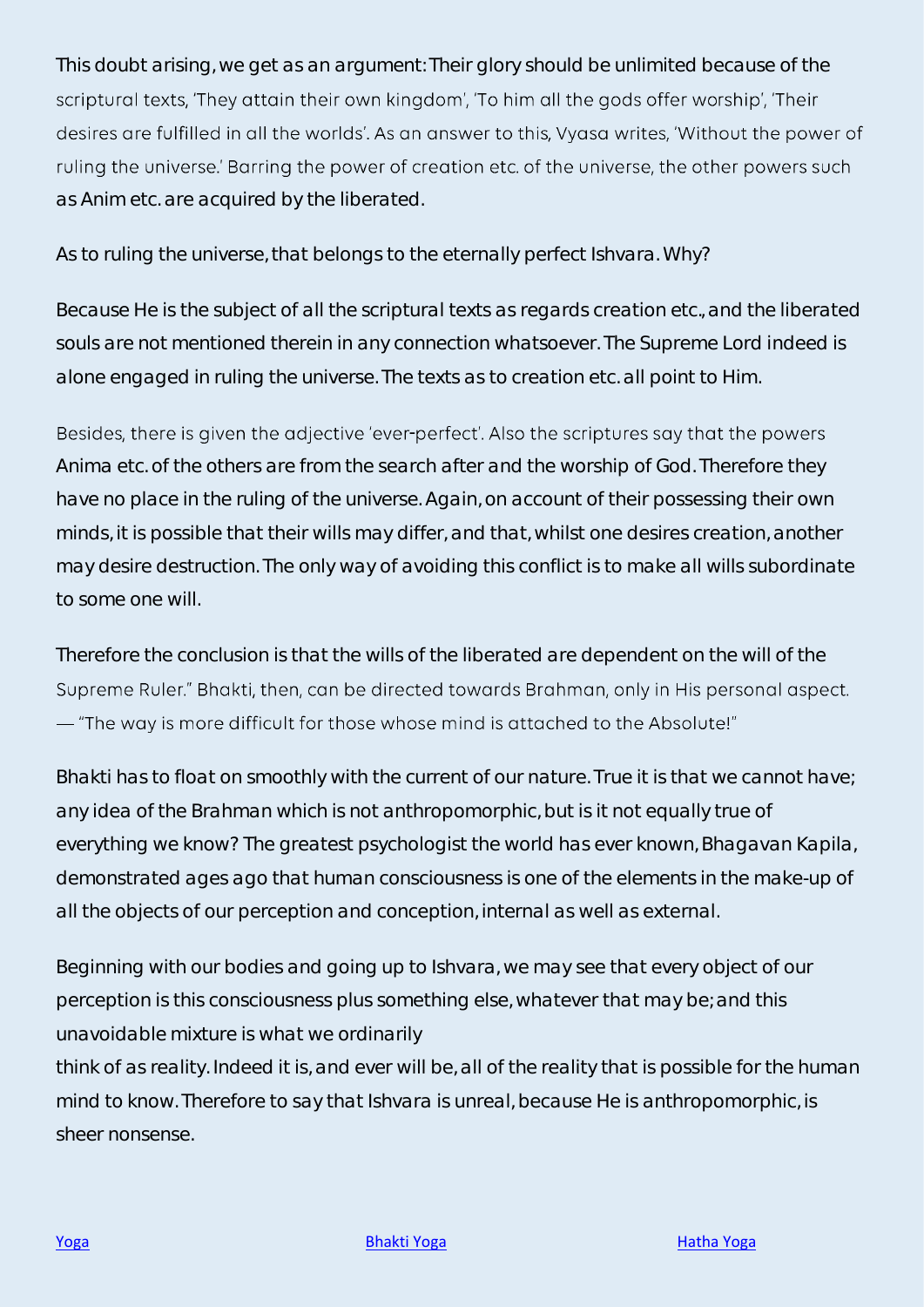It sounds very much like the occidentals squabble on idealism and realism, which fearfullooking quarrel has for its foundation a mere play on the word "real". The idea of Ishvara covers all the ground ever denoted and connoted by the word real, and Ishvara is as real as anything else in the universe; and after all, the word real means nothing more than what has now been pointed out. Such is our philosophical conception of Ishvara.

# <span id="page-14-0"></span>**The Goal of Bhakti Yoga**

Read full chapter - Bhakti Yoga 3: Spiritual [Realization, The Aim of Bhakti-Yoga.](https://worldyogaforum.com/2021/10/31/bhakti-yoga-3-the-aim-of-bhakti-yoga/)

To the Bhakta (devotee) these dry details are necessary only to strengthen his will; beyond that they are of no use to him. For he is treading on a path which is fitted very soon to lead him beyond the hazy turbulent regions of reason, to lead him to the realm of realization. He, soon, through the mercy of the Lord, reaches a plane where pedantic and powerless reason is left far behind, and the mere intellectual groping through the dark gives place to the daylight of direct perception.

He no more reasons and believes, he almost perceives. He no more argues, he senses. And is not this seeing God, and feeling God, and enjoying God higher than everything else?

Nay, Bhaktas (devotees) have not been wanting who have maintained that it is higher than even Moksha - Liberation.

And is it not also the highest utility?

There are people  $-$  and a good many of them too  $-$  in the world who are convinced that only that is of use and utility which brings to man creature – comforts. Even religion, God, eternity, soul, none of these is of any use to them, as they do not bring them money or physical comfort. To such, all those things which do not go to gratify the sense and appease the appetites are of no utility. In every mind, utility, however, is conditioned by its own peculiar wants.

To men, therefore, who never rise higher than eating, drinking, begetting progeny, and dying, the only gain is in sense enjoyments; and they must wait and go through many more births and reincarnations to learn to feel even the faintest necessity for anything higher. But those to who the eternal interests of the soul are of much higher value than the fleeting interests of this mundane life, to whom the gratification of the sense is but like the thoughtless play of the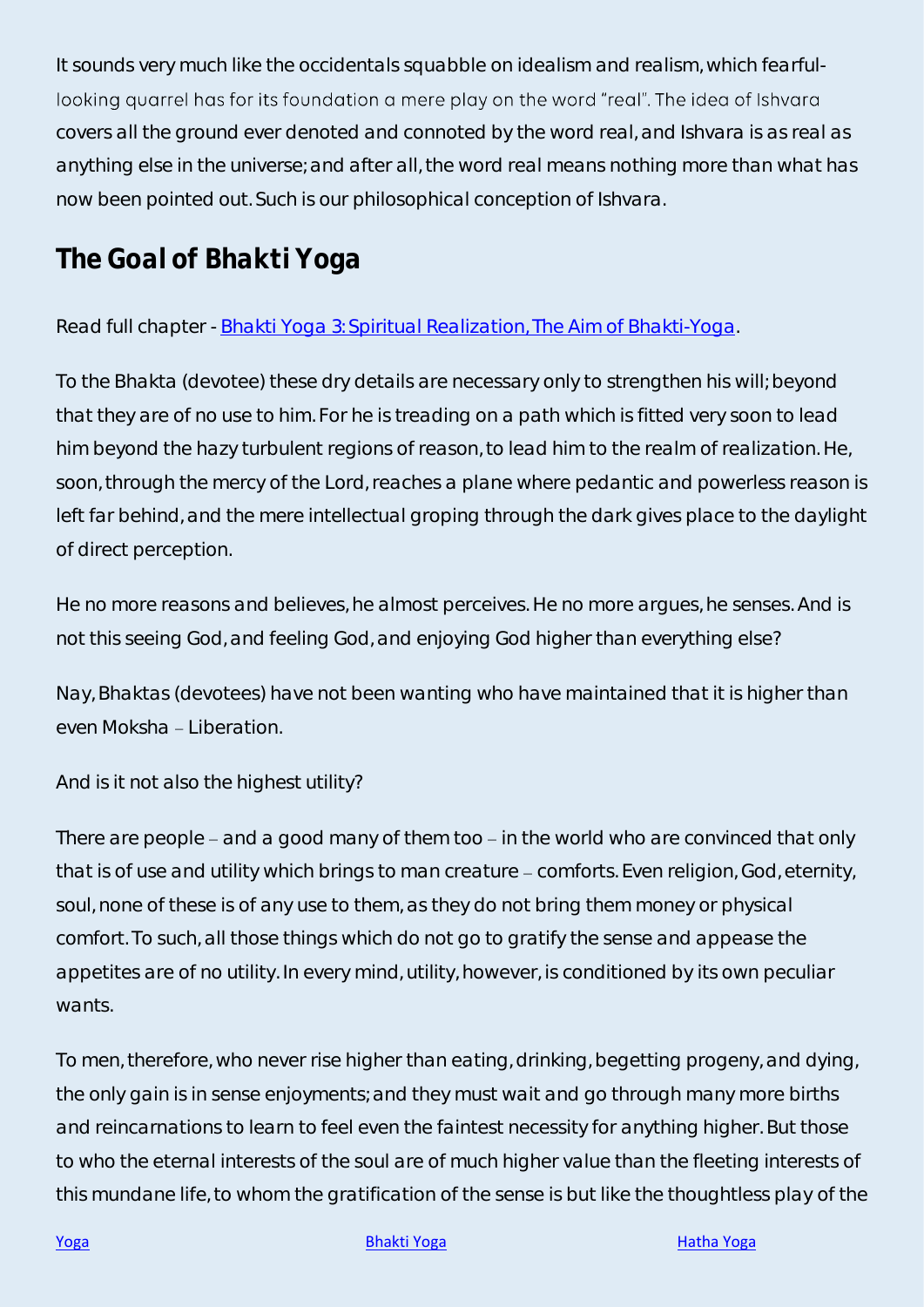baby, to them God and the love of God for the highest and the only utility of human existence. Thank God there are some such still living in this world of too much worldliness.

Bhakti Yoga, as we have said is divided into the Gauni or the preparatory, and the Para or the supreme forms. We shall find, as we go on, how in the preparatory stage we unavoidably stand in need of many concrete helps to enable us to get only and indeed the mythological and symbolic parts of all religions are natural growths which early environ the aspiring soul and help it.

It is also a significant fact that spiritual giants have been produced only in those systems of religion where there is an exuberant growth of rich mythology and ritualism. The dry fanatical forms of religion which attempt to eradicate all that is poetical, all that is beautiful, and sublime, all that gives a firm grasp to the infant mind tottering in its Godward way – the forms which attempt to break down the very ridge-poles of the spiritual tool, and in their ignorant and superstitious conceptions of truth try to drive away all that is lifegiving, all that furnishes the formative material to the spiritual plan growing in the human soul – such forms of religion too soon find that all that is left to them is but an empty shell, a content-less frame of words and sophistry with perhaps a little flavour of a kind of social scavenging or the socall spirit of reform.

The vast mass of those whose religion is like this, are conscious or unconscious materialists the end and aim of their lives here and hereafter being enjoyment, which indeed is to them the alpha and the omega of human life, and which is their Ishtapurta; work like streetcleaning and scavenging, intended for the material comfort of man is, according to them, the be-all and end-all of human existence; and the sooner the followers of this curious mixture of ignorance and fanaticism come out in their true colours and join, as they well deserve to do, the ranks of atheists and materialists, the better will it be for the world. One ounce of the practice of righteousness and of spiritual self realization outweighs tons and tons of frothy talk and nonsensical sentiments. Show us one, but one gigantic spiritual genius growing out of all this dry dust of ignorance and fanaticism; and if you cannot, close your mouths, open the windows of your hearts to clear light of truth, and sit like children at the feet of those who know what they are talking about – the sages of India. Let us listen attentively to what they say.

# <span id="page-15-0"></span>**Need of a Guru**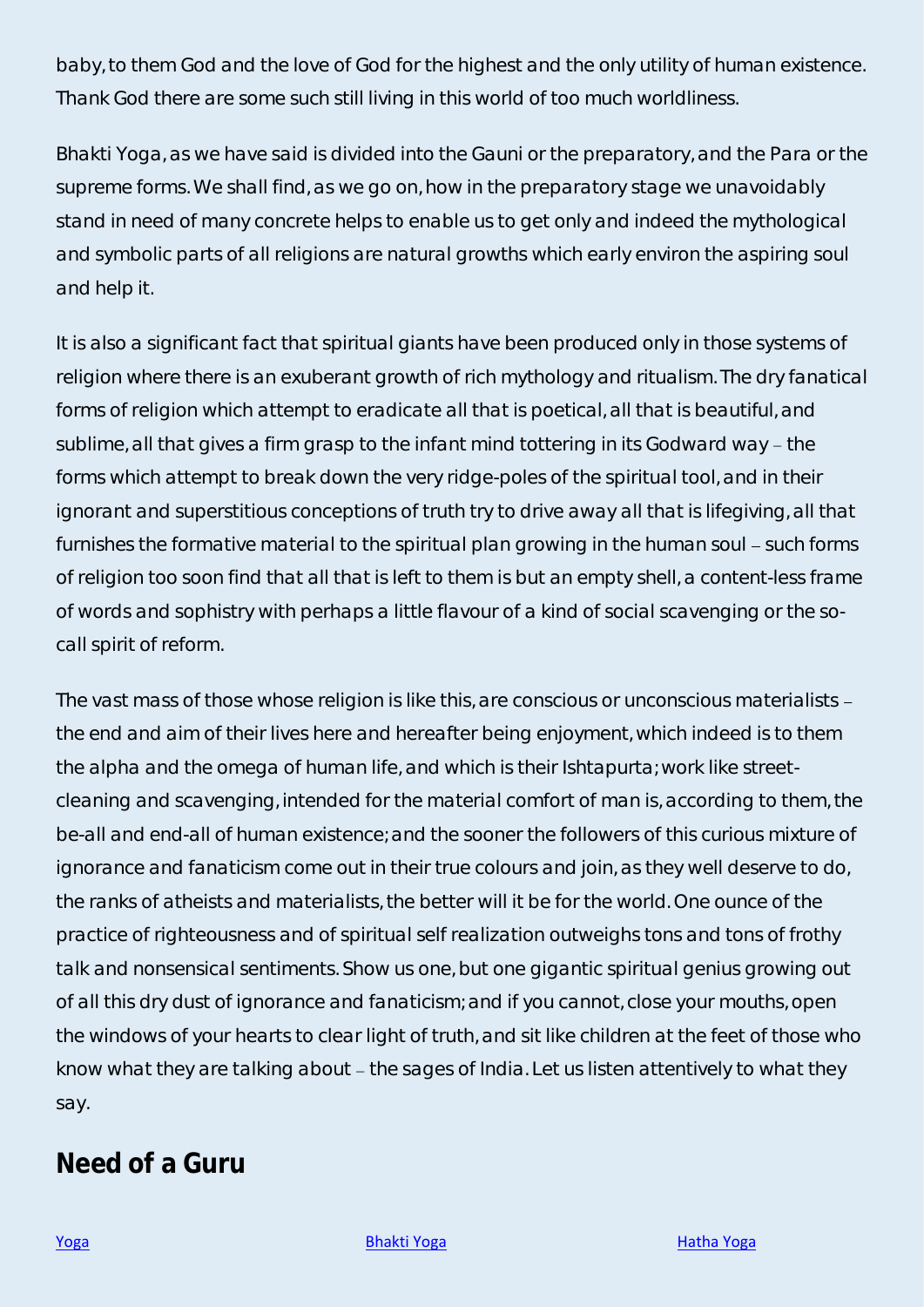#### Read full chapter - [Bhakti Yoga 4: The Need Of A Guru.](https://worldyogaforum.com/2021/10/31/bhakti-yoga-4-the-need-of-a-guru/)

Every soul is destined to be perfect, and every being, in the end, will attain the state of perfection. Whatever we are now is the result of our acts and thoughts in the past; and whatever we shall be in the future will be the result of what we think and do now. But this, the shaping of our own destinies does not preclude our receiving help from outside; nay, in the vast majority of cases such help is absolutely necessary.

When it comes, the higher powers and possibilities of the soul are quickened, spiritual life is awakened, growth is animated, and man becomes holy and perfect in the end.

This quickening impulse cannot be derived from books. The soul can only receive impulses from another soul, and from nothing else. We may study books all our lives, we may become very intellectual, but in the end we find that we have not developed at all spiritually.

It is not true that a high order of intellectual development always goes hand in hand with a proportionate development of the spiritual side in Man. In studying books we are sometimes deluded into thinking that thereby we are being spiritually helped; but if we analyse the effect of the study of books on ourselves, we shall find that at the utmost it is only our intellect that derives profit from such studies, and not our inner spirit. This inadequacy of books to quicken spiritual growth is the reason why, although almost every one of us can speak most wonderfully on spiritual matters, when it comes to action and the living of a truly spiritual life, we find ourselves so awfully deficient. To quicken the spirit, the impulse mist come from another soul.

The person from whose soul such impulse comes is called the Guru – the teacher; and the person to whose soul the impulse is conveyed is called the Shishya – the student.

To convey such an impulse to any soul, int he first place, the soul from which it proceeds must possess the power of transmitting it, as it were to another; and in the second place, the soul to which it is transmitted must be fit to receive it. The seed must be a living seed, and the field must be ready (to be) ploughed; and when both these conditions are fulfilled, a wonderful growth of genuine religion takes place.

"The true preacher of religion has to be of wonderful capabilities, and clever shall his hearer be" $-$ ; and when both of these are really wonderful and extraordinary, then will a splendid spiritual awakening result , and not otherwise.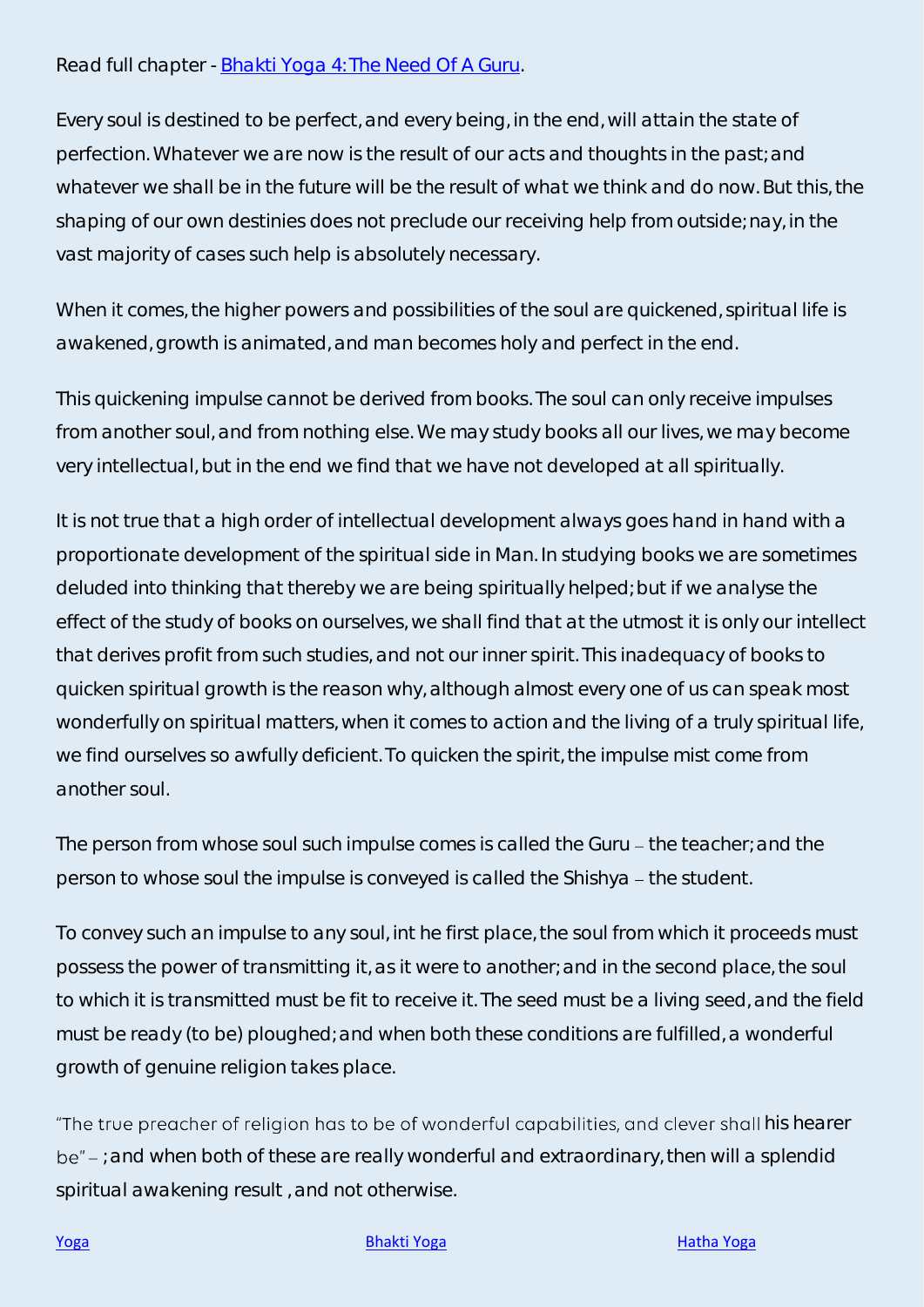Such alone are the real teachers, and such alone are also the real students, the real aspirants. All other are only playing with spirituality. They have just a little curiosity awakened, just a little intellectual aspiration kindled in them, but are merely standing on the outward fringe of the horizon of religion.

There is no doubt some value even in that as it may in course of time result in the awakening of a real thirst for religion; and it is a mysterious law of nature that as soon as the field is ready, the seed must and does come; as soon as the soul earnestly desires to have religion, the transmitter of the religious force must and does appear to help that soul.

When the power that attracts the light of religion in the receiving soul is full & strong, the power which answers to that attraction and send in light does come as matter of course.

There are, however, certain dangers in the way. There is, for instance, the danger to the receiving soul of it mistaking momentary emotions for real religious yearning. We may study that in ourselves. Many a time in our lives, somebody dies who we loved; we receive a blow; we feel that the world is slipping between our fingers, that we want something surer and higher, and that we must become religious. In a few days that wave of feeling has passed away, and we left stranded just where we were before.

We are all of us often mistaking such impulses for real thirst after religion; but as long as these momentary emotions are thus mistaken, that continuous, real craving of the soul for religion will not come, and we shall not find the true transmitter of spirituality into our nature. So whenever we are tempted to complain of our search after the truth that we desire so much, proving vain, instead of so complaining, our first duty ought to be to look into our own souls and find whether the craving in the heart is real. Then in the vast majority of cases it would be discovered that we were not fit for receiving the truth, that there was no real thirst for spirituality. There are still greater dangers in regard to the transmitter, the Guru. There are many who, though immersed in ignorance, yet, in the pride of their hearts, fancy they know everything, and no only do not stop there, but offer to take others on their shoulders; and thus the blind leading the blind, both fall into the ditch.

Fools dwelling in darkness, wise in their own conceit, and puffed with vain knowledge, go round and round staggering to and fro, like blind men led by the blind" - Katha Upanishad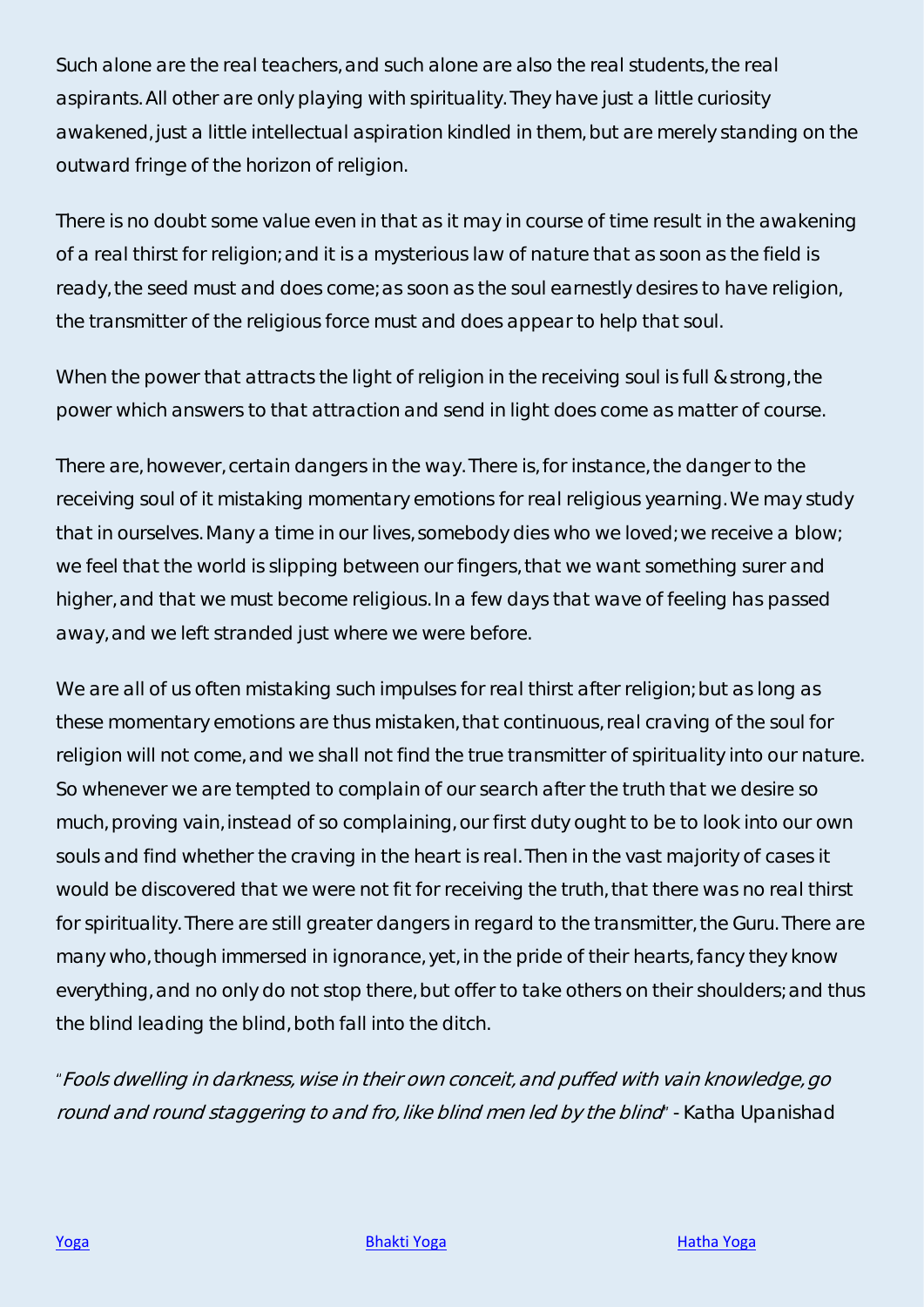The world is full of these. Every one wants to be a teacher, every beggar wants to make a gift of a million dollars! Just as these beggars are ridiculous, so are these teachers.

# <span id="page-18-0"></span>**Qualifications of the Aspirant and The Teacher**

#### Read full chapter - Bhakti Yoga [5: Qualifications of the Aspirant and The Teacher.](https://worldyogaforum.com/2021/10/31/bhakti-yoga-5-qualifications-of-the-aspirant-and-the-teacher/)

How are we to know a teacher, then? The sun requires no torch to make him visible, we need not light a candle in order to see him. When the sun rises, we instinctively become aware of the fact, and when a teacher of men comes to help us, the soul will instinctively know that truth has already begun to shine upon it. Truth stands on its own evidence, it does not require any other testimony to prove it true, it is self-effulgent. It penetrates into the innermost corners of our nature, and in its presence, the whole universe stands up and says, "This is truth".

The teachers whose wisdom and truth shine like the light of the sun are the very greatest the world has known, and they are worshipped as God by the major portion of mankind. But we may get help from comparatively lesser ones also; only we ourselves do not possess intuition enough to judge properly of the man from who we receive teaching and guidance; so there are also for the taught.

The conditions necessary for the taught are purity, a real thirst after knowledge, and perseverance. No impure soul can be really religious. Purity in thought, speech, and act is absolutely necessary for anyone to be religious. As to the thirst after knowledge, it is an old law that we all get whatever we want. Hone of us can get anything other than we fix our hearts upon. To pant for religion truly is a very difficult thing, not at all so easy as we generally imagine. Hearing religious talks or reading religious books is no proof yet of a real want felt in the heart; there must be a continuous struggle, a constant fight, an unremitting grappling with out lower nature, till the higher want is actually felt and the victory is achieved. It is not a question of one or two days, of years, or of lives; the struggle may have to go on for hundreds of lifetimes. The success sometimes may come immediately, but we must be ready to wait patiently even for what may look like an infinite length of time. The student who sets out with such a spirit of perseverance will surely find success and realization at last.

In regard to the teacher, we must see that he knows the spirit of the scriptures. The whole world reads holy texts but they are only words, syntax, etymology, the dry bones of religion.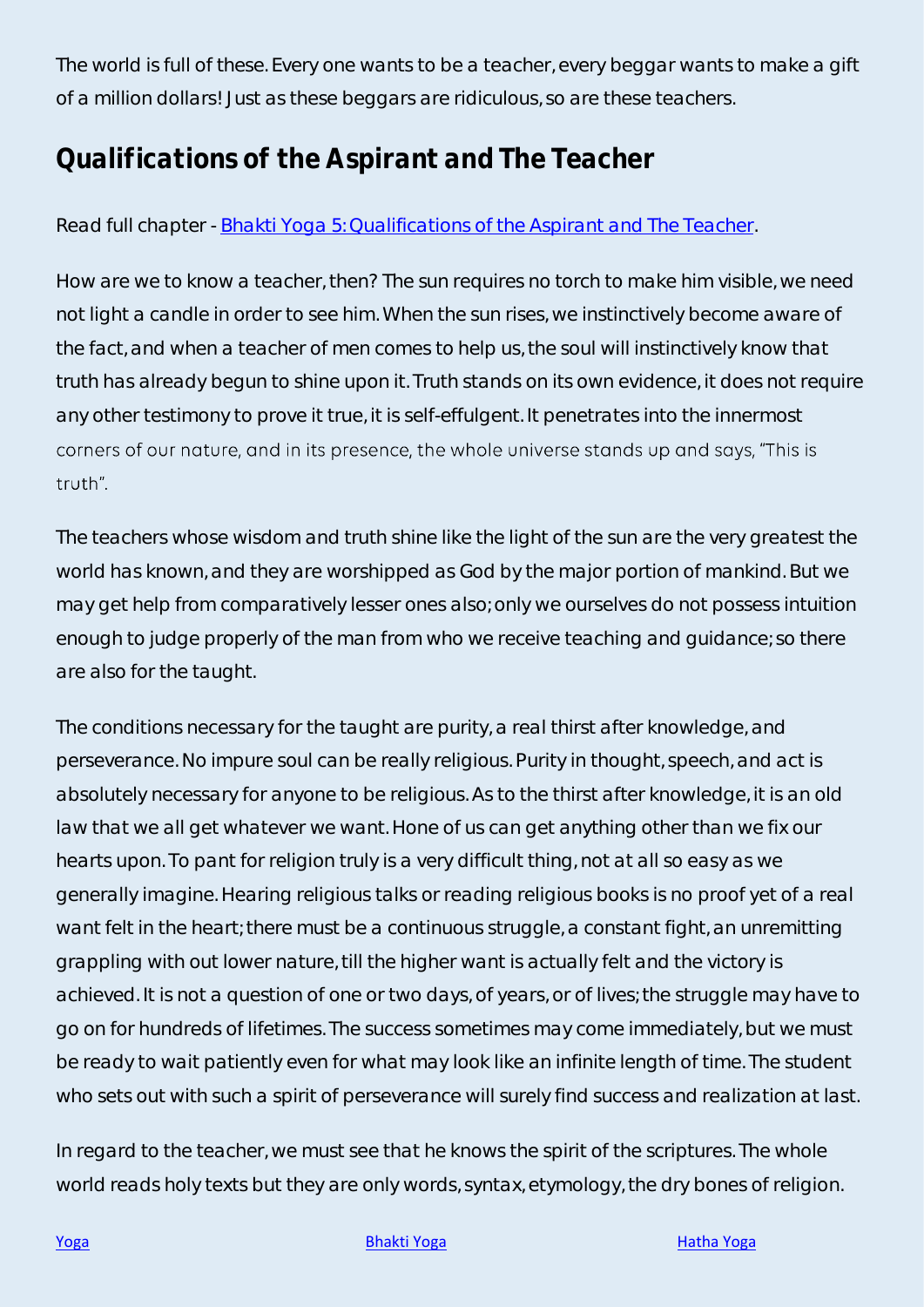The teacher who deals too much in words and allows the mind to be carried away by the force of words loses the spirit. It is the knowledge of the spirit of the scriptures alone that constitutes the true religious teacher. The network of the words of the scriptures is like a huge forest in which the human mind often loses itself and finds no way out.

The network of words is a big forest; it is the cause of a curious wandering of the mind. The various methods of joining words, the various methods of speaking in beautiful language, the various methods of explaining the diction of the scriptures are only for disputations and enjoyment of the learned, they do not conduce to the development of spiritual perception.

Those who employ such methods to impart religion to others are only desirous to show off their learning, so that the world may praise them as great scholars. You will find that no one of the great teachers of the world ever went into these explanations of the text; there is with them them no attempt at "text-torturing", no eternal playing upon the meaning of words and their roots. Yet they nobly taught, while others who have nothing to teach have taken up a word sometimes and written a three-volume book on its origin, on the man who used it first, and on what that man was accustomed to wat, and how long he slept, and so on.

Bhagavan Ramakrishna used to tell a story of some men who went into a mango orchard and busied themselves in counting the leaves, the twigs, and the branches, examining their colour, comparing their size, and noting down everything most carefully, and then got up a learned discussion on each of these topics, which were undoubtedly highly interesting to them. But one of them, more sensible than the others, did not care of all these things. And instead thereof, began to eat the mango fruit. And was not wise?

So leave this counting of leaves and twigs and note-taking to others. This kind of work has its proper place, but not here in the spiritual domain. You never see a strong spiritual person among these leaf counters. Religion, the highest aim, the highest glory of man, does not require so much labour. If you want to be a Bhakta (devotee) , it is not all necessary for you to know whether Krishna was born in Mathura or in Vraja, what he was doing, or just the exact date on which he pronounced the teachings of Gita. You only require to feel the craving for the beautiful lessons of duty and love in the Gita. All the other particulars about it and its author are for the enjoyment of the learned. Let them have what they desire. Say Shanti, Shanti to their learned controversies, and let us eat the mangoes.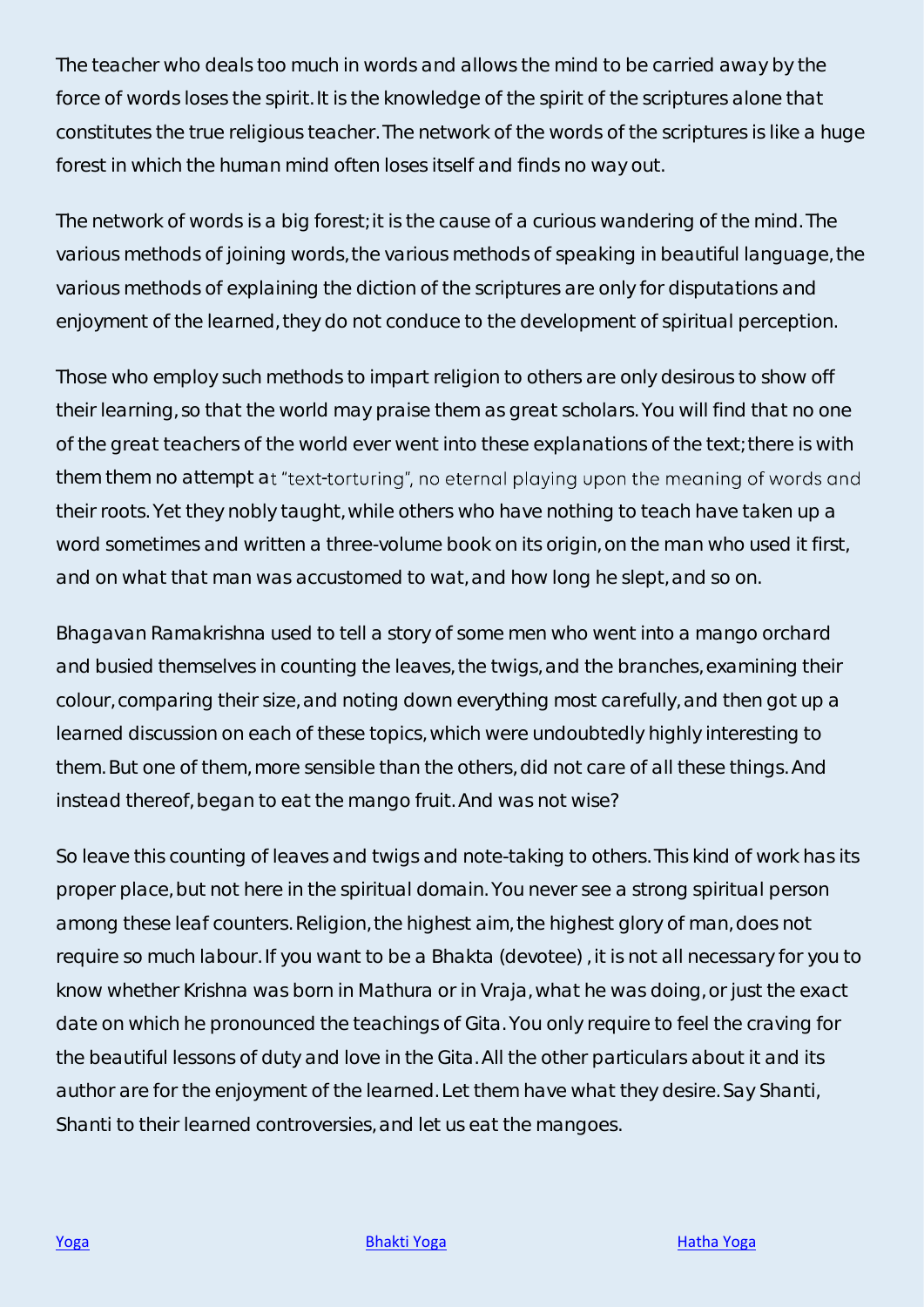The second condition necessary in the teacher is sinlessness. The question is often asked, "Why should we look into the character and personality of a teacher? We have only to judge of what he says, and take that up"

This is not right. If a man wants to teach me someone of dynamics, or chemistry, or any other physical science, he may be anything he likes, because what the physical sciences require is merely intellectual equipment; but in the spiritual sciences, it is impossible from the first to last that there can be any spiritual light in the soul that is impure. What religion can an impure man teach? The sine qua non of acquiring spiritual truth for one's self or for imparting it to others is the purity of heart and soul. A vision of GOd or a glimpse of the beyond never comes until the soul is pure. Hence with the teacher of religion we much see first what he is, and then what he says. He must be perfectly pure, and then alone comes the value of his words, because he is only then the true "transmitter". What can he transmit if he has not spiritual power in himself? There must be the worthy vibration of spirituality in the mind of the teacher, so that it may be sympathetically conveyed to the mind of the taught. The function of the teacher is indeed an affair of the transference of something and not one of mere stimulation of the existing intellectual or other faculties in the taught. Something real and appreciable as an influence comes from the teacher and goes to the taught. Therefore the teacher must be pure.

The third condition is in regard to the motive. The teacher must not teach with any ulterior selfish motive – for money, name, or fame; his work must be simply out of love, out of pure love for mankind at large. The only medium through which spiritual force can be transmitted is love. Any selfish motive, such as the desire for gain or for name, will immediately destroy this conveying median. God is love, and only he who has known God as love can be a teacher of godliness and God to man.

When you see that in your teacher these conditions are all fulfilled, you are safe; if they are not, it is unsafe to allow yourself to be taught by him, for there is great danger that, if he cannot convey goodness to your heart, he convey wickedness. This danger must by all means be guarded against. He who is learned in the scriptures, sinless, unpolluted by lust, and is the greatest knower of the brahman is the real teacher.

From what has been said, it naturally follows that we cannot be taught to love, appreciate, and assimilate religion everywhere and by everybody. The "books in the running brooks, sermons in stones, and good in everything" is all very true as a poetical figure" but nothing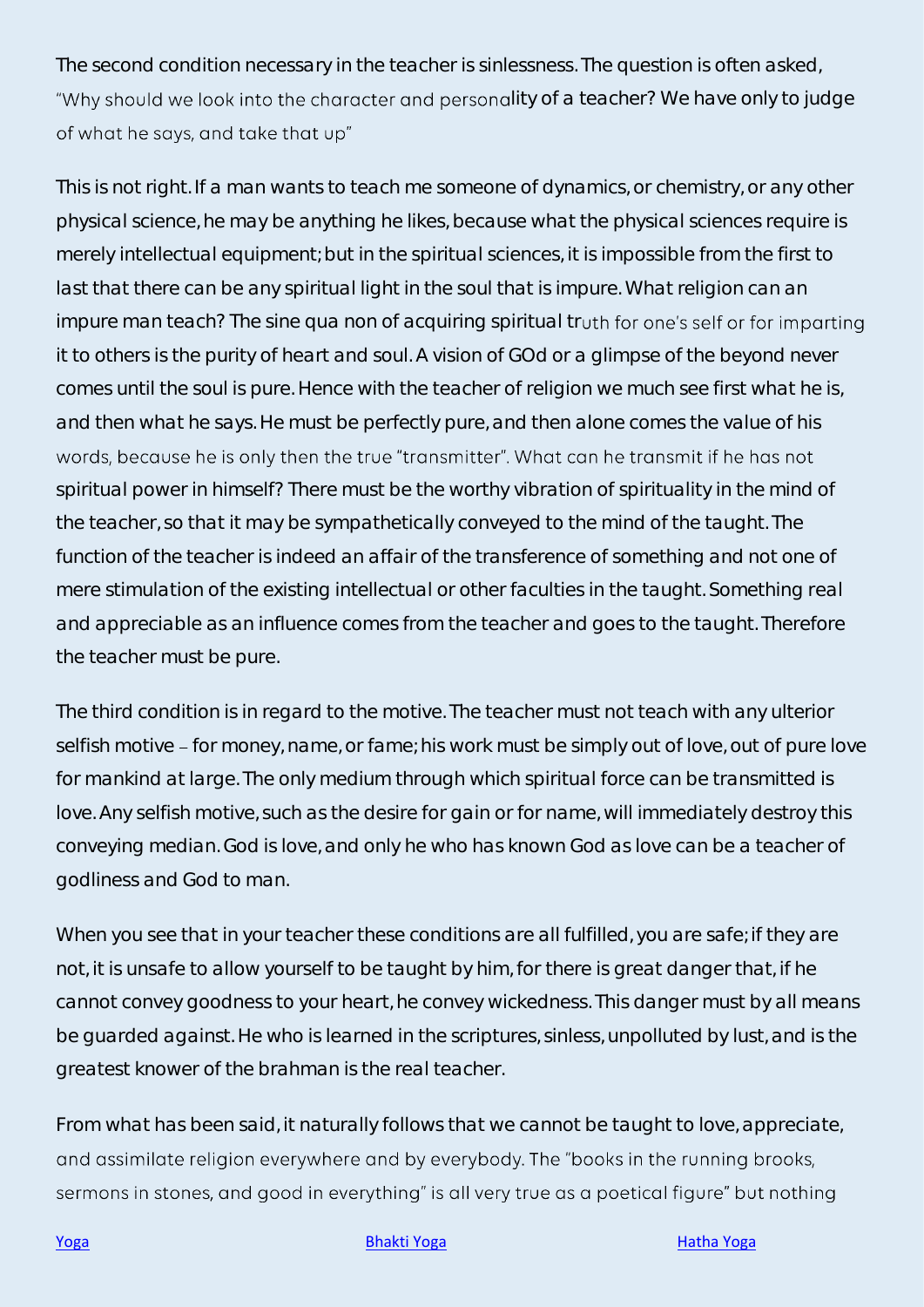can impart to a man a single grain of truth unless he has the undeveloped germs of it in himself. To who do the stones and brooks preach sermons? To the human soul, the lotus of whose inner holy shrine is already quick with life. And the light which causes the beautiful opening out of this lotus comes always from the good and wise teacher. When the heart has thus been opened, it becomes fit to receive teaching from the stones of the brooks, the stars, or the sun, or the moon, or from anything which has its existence in our divine universe; but the unopened heart heart will see in them nothing but mere stones or mere brooks. A blind man may go to a museum, but he will not profit by it in any way; his eyes must be opened first, and then alone he will be able to learn what the things in the museum can teach.

The eye-opener of the aspirant after religion is the teacher. With the teacher, therefore, our relationship is the same as that between an ancestor and his descendant. Without faith, humility, submission, and veneration in our hearts towards our religious teacher, there cannot be any growht of relgion in us; and it is a significant fact that, where this kind of relation between the teacher and the taught prevails, there alone gigantic spiritual men are growing; while in those countries whic have neglected to keep up this kind of relation the religious teacher has become a mere lecturer, the teacher expecting his five dollars and the person taught expecting his brain to be filled with teacher's words, and each goin his own way after this much has been done. Under such circumstances spirituality becomes almost an unknown quantity. There is none to transmit it and none to have it transmitted to. Religion with such people becomes business; they think they can obtain it with their dollars. Would to God that religion could be obtained so easily! But unfortunately it cannot be.

Religion which is the highest knowledge and the highest wisdom, cannot be bought, not can it be acquired from books. You may thrust your head into all corners of the world, you may explore the Himalayas, the Alps, and the Causasus, you may sound the bottom of the sea and pry into every nook of Tibet and the desert of Gobi, you will not find it anywhere until your heart is ready for receiving it and your teacher has come. And when that divinely appointed teacher comes, serve him with childlike confidence and simplicity, freely open your heart to his influencer, and see in him God manifested. Those who come to seek truth with such a spirit of love and veneration, to them the Lord of truth reveals the most wonderful things regarding truth, goodness, and beauty.

# <span id="page-21-0"></span>**Incarnate Teachers**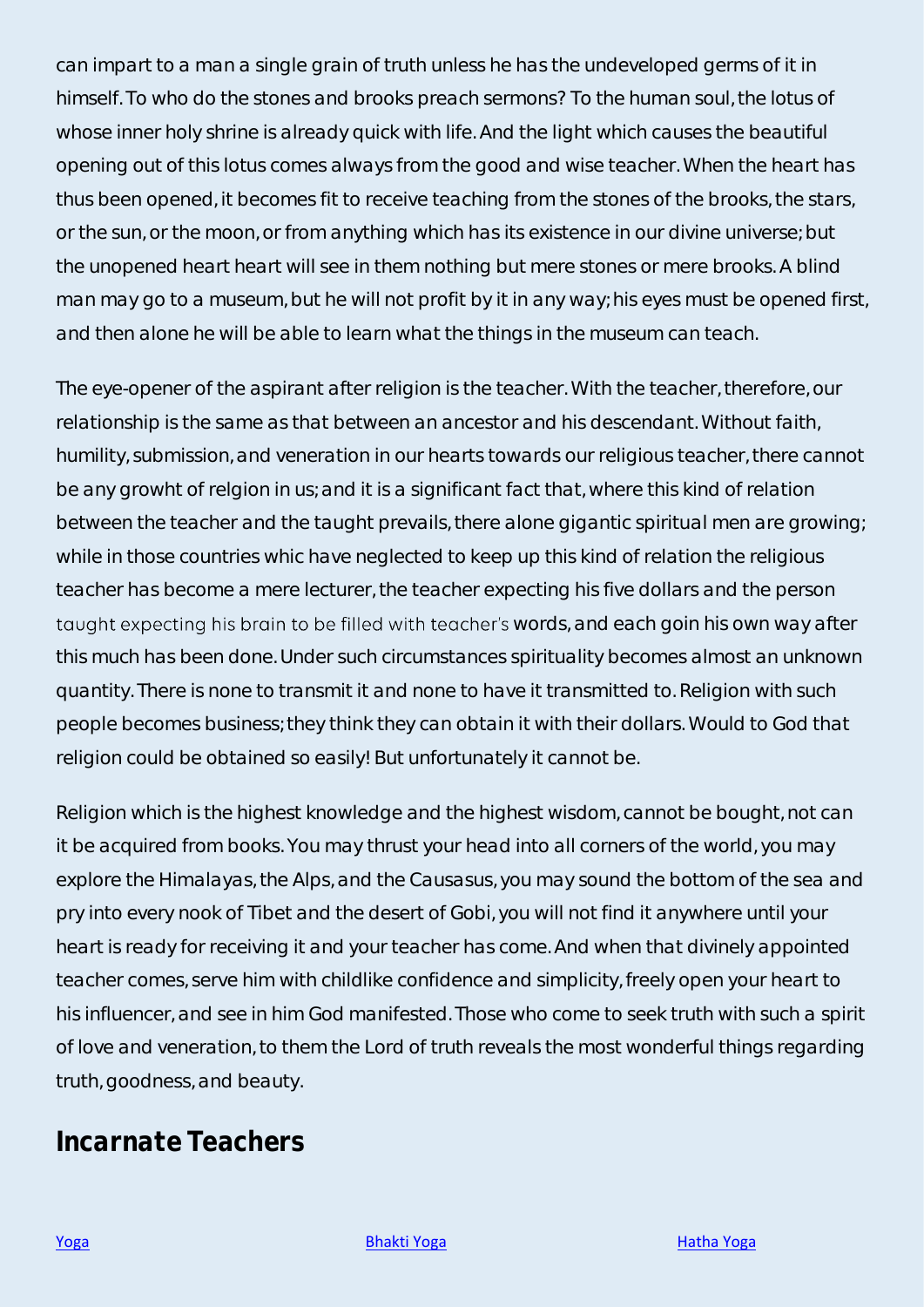Wherever His name is spoken, that very place is holy. How much more so is the man who speaks His name, and with what veneration ought we to approach that man out of whon comes to us spiritual truth!

Such great teachers of spiritual truth are indeed very few in number in this world, but the world is never altogether without them. They are always the fairest flowers of human life -"the ocean of mercy without any motive" - "Know the Guru to be Me", says Shri Krishna in Bhagvata. The moment the world is absolutely bereft of these, it becomes a hideous hell and hastens on to its destruction.

Higher and nobler than all ordinary ones are another set of teachers, the Avatars of Ishvaras (incarnations of God), in the world. They can transmit spirituality with a touch, even with a mere wish. The lowest and the most degraded characters become in one second saints at their command. They are the Teachers of all teachers, the highest manifestations of God through man. We cannot see God except through them. We cannot help worshipping them; and indeed they are only ones who are are bound to worship.

No man can really see God except through these human manifestations. If we try to see God otherwise, we make for ourselves a hideous caricature of Him and believe the caricature to be no worse than the original. There is a story of an ignorant man who was asked to make an image of God Shiva, and who, after days of hard struggle, manufactured only the image of a monkey. So whenever we try to think of God as He is in His absolute perfection, we invariable meet with the most miserable failure because as long as we are men, we cannot conceive Him as anything highest than man. The time will come when we shall transcend our human nature and know Him as He is; but as long as we are men, we must worship Him in man as as man. Talk as you may, try as you may, you cannot think of God as expect as man. You may deliver great intellectual discourses on God and on all things under the sun, become great rationalists and prove to your satisfaction that all these accounts of the Avatars of God as man are nonsense. But let us come for a moment to practical common sense. What is there behind this kind of remarkable intellect? Zero, nothing, simply so much froth. When next you hear a man delivering a great intellectual lecture against this worship of the Avatars of God, get hold of him and ask what his idea of God is, what he understands by omnipotence, omnipresence, and all similar terms, beyond the spelling of the words. He really means nothing by them; he cannot formulate as their meaning any idea unaffected by his own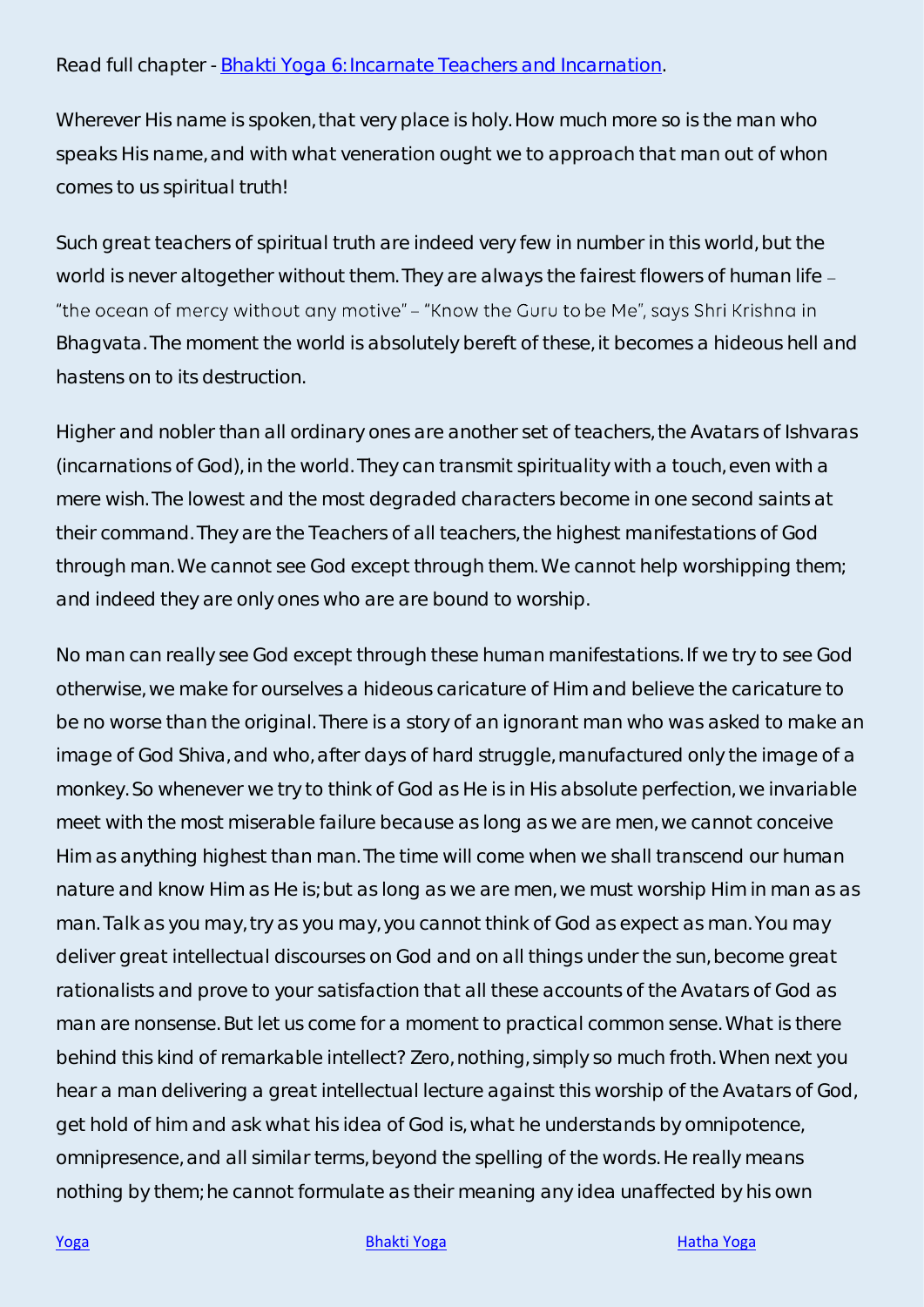human nature; he is no better off in this matter than the man in the street who has not read a single book. That man in the street, however, is quiet and does not disturb the peace of the world, while this big talker creates disturbance and misery among mankind. Religion is, after all, realization, and we must make the sharpest distinction between talk; and intuitive experience. What we experience in the depths of our souls is realization. Nothing indeed is so uncommon as common sense in regard to this matter.

By our present constitution we are limited and bound to see God as man. If, for instance the buffaloes want to worship God, they will, in keeping with their own nature, see Him as a huge buffalo; if a fish wants to worship God, it will have to form an idea of Him as a big fish, and man has to think of Him as man. And these various conceptions are not due to mobidly active imagination. Man, the buffalo, and the fish all may be supposed to represent so many different vessels, so to say. All these vessels go to the sea of God to get filled with water, each according to its own shape and capacity; in the man the water takes the shape of man, in the buffalo, the shape of a buffalo and in the fish, the shape of a fish. In each of these vessels there is the same water of the sea of God. When men see Him, they see Him as man, and the animals, if they have any conception of God at all, must see Him as animal each according to its own ideal. So we cannot help seeing God as man, and therefore, we are bound to worship Him as man. There is no other way.

Two kinds of men do not worship God as man - the human brute who has no religion, and the Paramhansa who has risen beyond all the weakness of humanity and has transcended the liits of his own human nature. To him all nature has become his own self. He alone can worship God as He is. Here, too, as in all other cases, the two extremes meet. The extreme of ignorance and the other extreme of knowledge – neither of these go through acts of worship. The human brute does not worship becuase of his ignorance, and the Jivanmuktas (free souls) do not worship because they have realized God in themselves. Being between these two poles of existence, if any one tells you that he is not going to worship God as man, take kindly care of that man; he is, not to use any harsher term, an irresponsible talker; his religion is for unsound and empty brains.

God understands human failings and becomes man to do good to humanity."

"Whenever virtue subsides and wickedness prevails, I manifest Myself. To establish virtue, to destroy evil, to save the good I come from (every time) Yuga to Yuga."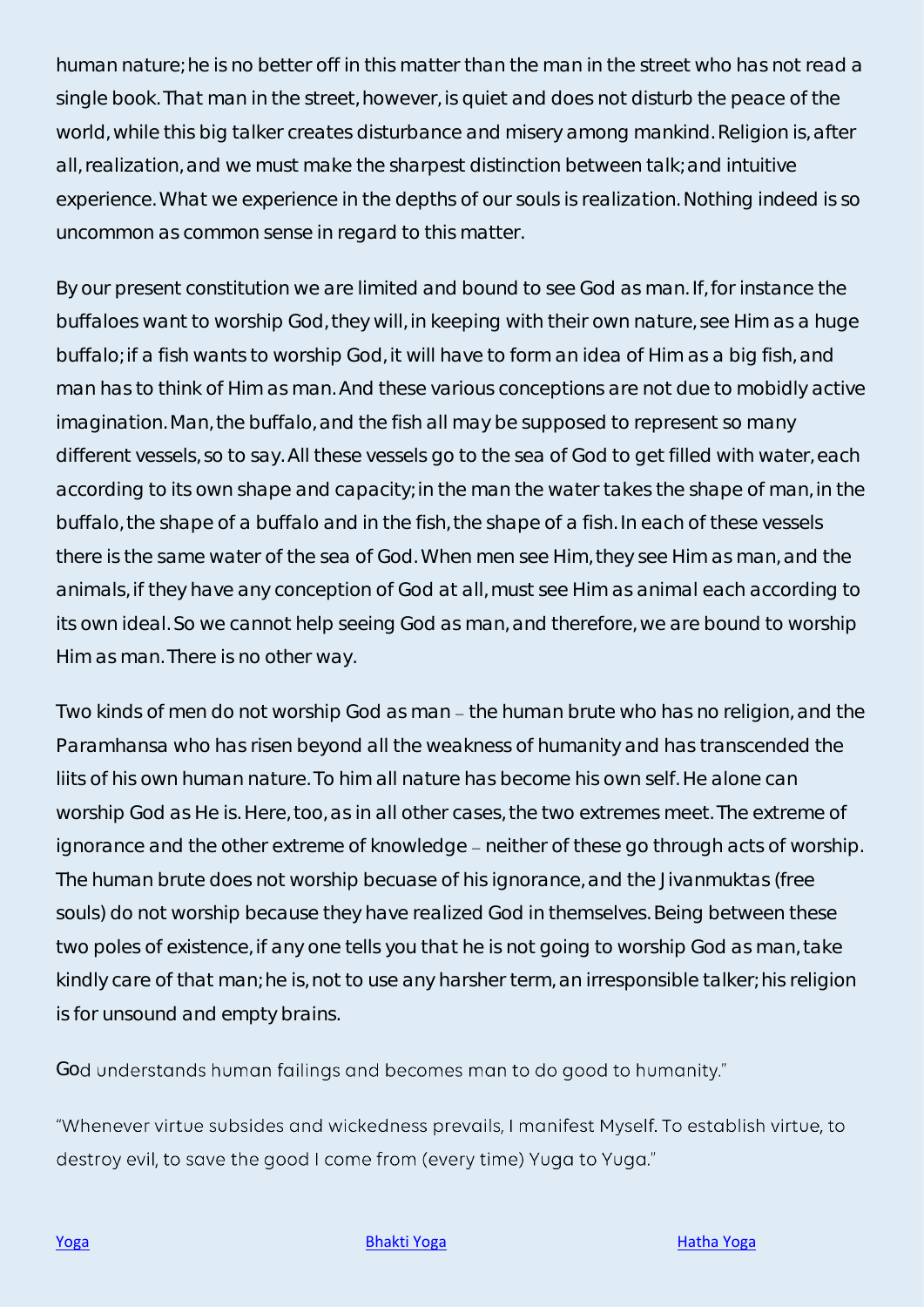"Fools deride Me who have assumed the human form, without knowing My real nature as the Lord of the universe." Such is Shri Krishna's declaration in the Gita on incarnation. "When a huge tidal wave comes," save Bhagyan Shri Ramkrishna, "all the little brooks and ditches become full to the brim without any effort or consciousness on their own part; so when an incarnation comes, a tidal wave of spirituality breaks upon the world, and people feel spirituality almost full in the air".

# <span id="page-24-0"></span>**The Mantra - OM**

Read full chapter - Bhakti Yoga 7: The Mantra - OM.

But we are now considering not these Maha-Purushas, the great incarnations, but only the Siddha-Gurus (teachers who have attained the goal); they, as a rule, have to convey the germs of spiritual wisdom to the dsiciple by means of words (Mantras) to be meditated upon. What are these Mantras?

The whole of this universe has, according to Indian philosophy, both name and form (NamaRupa) has its conditions of manifestation. In the human microcosm, there cannot be a single wave in the mind (Chitta Vritti) unconditioned by name and form. If it be true that nature is built throughout on the same plan, this kind of conditioning by name and form must also be the plan of the building of the whole of the cosmos.

"As one lump of clay being known, all things of clay are known", so the knowledge of the microcosm must lead to the knowledge of the macrocosm. Now form is the outer crust, of which the name or the idea is the inner essence of kernel. The body is the form, and the mind of the Antahkarana is the name, and sound-symbols are unversally associated with Nama (name) in all beings having the power of speech. In the individual man the thought-waves rising in the limited Mahat or Chitta (mind), must manifest themselves, first as words, and then as the more concrete forms.

In the universe, Brahma or or Hiranyagarbha or the cosmic Mahat first manfested himself as a name, and then as form, i.e. as this universe. All this expressed sensible universe is the form, behind which stands the eternal inexpressible Sphota, the manifester as Logos or Word. This eternal Sphota, the essential material of all ideas of names is the power through which the Lord creates the universe, nay, the Lord first becomes conditioned as the Sphota, and then evolves Himself out as the yet more concrete sensible universe. This Sphota has one words as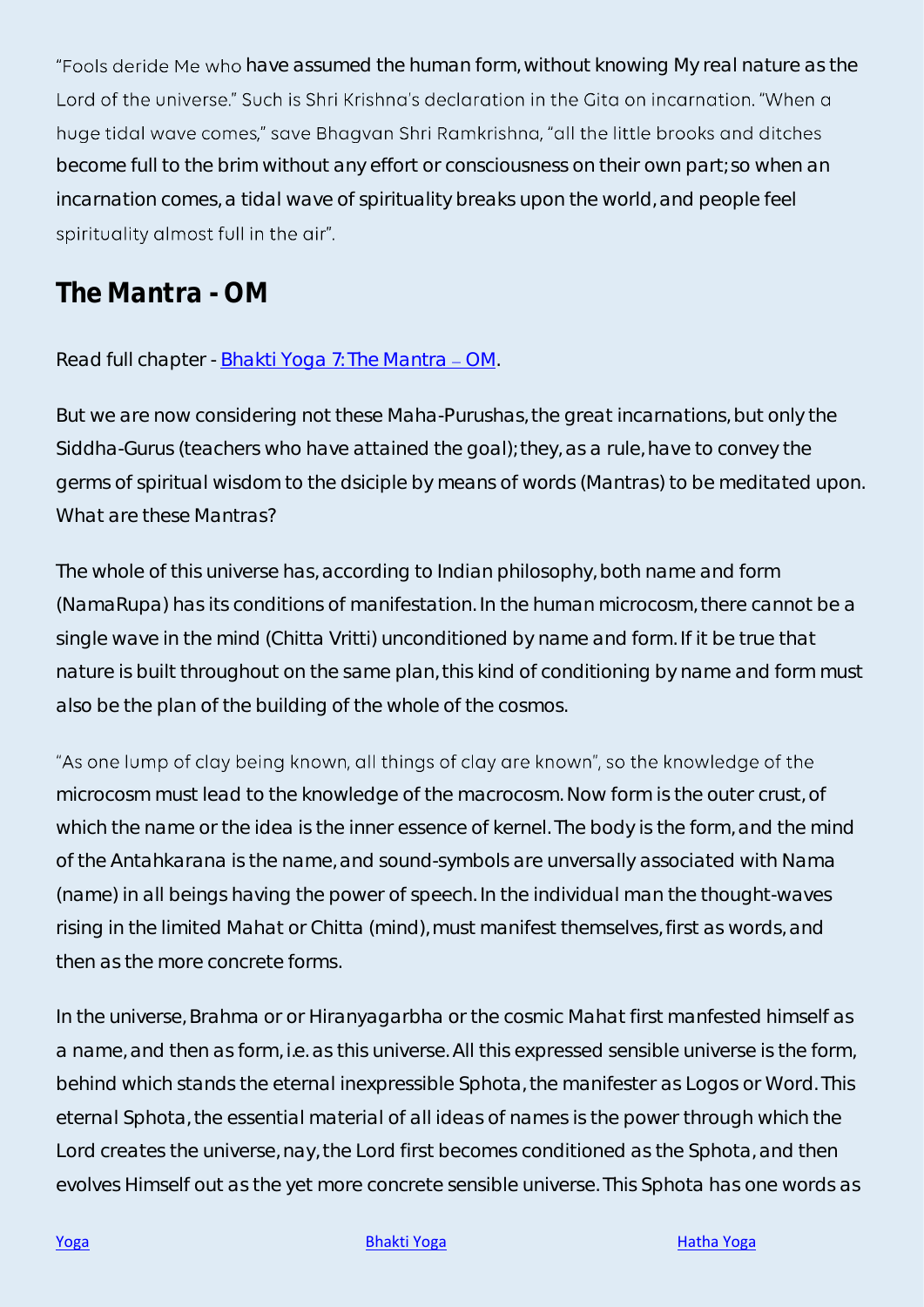its only possible symbol, and this is the (Om). And as by no possible means of analysis can we separate the word from the idea.

Om and the eternal Sphota are inseparable; and therefore, it is out of this holiest of all holy words, the mother of all names and forms, the eternal Om, that the whole universe may supposed to have been created. But it may be said that, although thought and word are inseparable, yet as these may be various word-symbols for the same thought, it is not necessary that this particular word Om should be the word representative of the thought, out of which the universe has become manifested. To this objection we reply that this Om is the only possible symbol which covers the whole ground, and these is none other like it. The Sphota is the material of all words, yet it is not any definite word in its fully formed state. That is to say, if all the peculiarities which distinguish one word from another be removed, then what remains will be the Sphota, therefore this Sphota is called the Nada-Bramha - the sound Brahman.

Now, as every word-symbol, intended to express the inexpressible Sphota, will so particularise it that it will no longer be the Sphota, that symbol which particularises it the least and at the same time most approximately expresses its nature, will be the truest symbuol thereof; and this is Om, and the Om only; because these three letters (A.U.M.), pronounced in combination as Om, may well be the generalized symbol of all possible sounds.

The letter A is the least differentiated of all sounds, thesefore Krishna says in the Gita A among the letter". Again, all articulate sounds are produced in the space within the mouth beginning with the root of the tongue and ending in the lips - the throat sound is A, and M is the last lip sound, and the U exactly represents the rolling forward of the impulse which begins at the root of the tongue till it ends in the lips. If properly pronounced, this Om will represent the whole phenomenon of sound-production, and no other word can do this; and this, therefore, is the fittest symbol of the Sphota, which is the real meaning of the Om. And as the symbol can never be separated from the thing signified, the Om and the Sphota are one. And as the Sphota, being the finer side of the manifested universe, is nearer to God and is indeed that first manifestation of divine wisdom this Om is truly symbolic of God. Again, just the "One only" Brahman, the Akhanda-sachchidananda, the undivided existience-knowledgebless, can be conceived imperfect human souls only from particular standpoints and associated with particular qualities, so this universe, His body has also to be thought of along the line of the thinker's mind.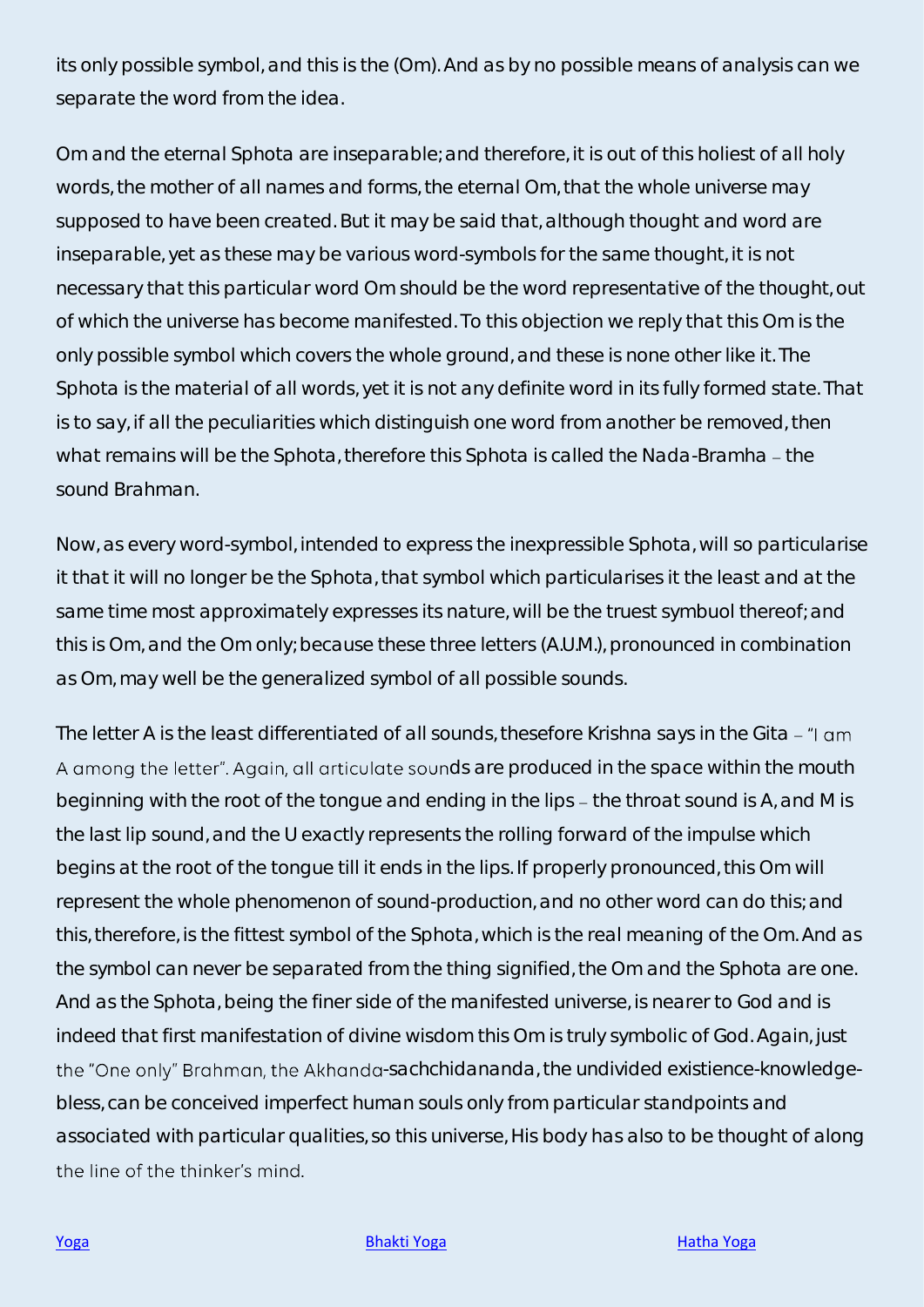The directio of the worshipper's mind is guided by its prevailing elements or tattvas. The result is that the same God will be seen in various manifestations as the possessor of various predominant qualities, and the same universe will appear as full of manifold forms. Even as in the case of the least differentiated and the most universal symbol Om, thought and soundsymbol are seen to be inseparably associated with each other, so also this law of their inseparable association applies to the many differentiated views of God and the universe: each of them therefore must have a particular word-symbol to express it. These wordsymbols, evolved out of the deepest spiritual perception of sages, symbolise and express, as nearly as possible the particular view of God and the universe they stand for. And as the Om represents Akhanda, the undifferentiated Brahman, the other represent the Khanda or the differentiated views of the same Being; and they are all helpful to divine meditation and the acquisition of true knowledge.

# <span id="page-26-0"></span>**Worship of Images**

### Read full chapter - [Bhakti Yoga 8: The Worship of Substitutes and Images.](https://worldyogaforum.com/2021/10/31/bhakti-yoga-8-the-worship-of-substitutes-and-images/)

The next points to be considered are the worship of Pratikas or of things more or less satisfactory as substitutes for God, and the worship of Pratimas or images. What is the worshp of God through a Pratika?

It is - Joining the mind with devotion to that which is not Brahman, taking it the be Brahman says Bhagavan Ramanuja. "Worship the mind as Brahman this is internal; and the Akasha as Brahman, this is with regard to the Devas", says Shankara. The mind is an internal Pratika, the Akasha is an external one, and both have to be worshipped as substitutes of God. He continues, "Similarly – 'the Sun is Brahman, this is the command', 'He who worships Name as Brahman' – in all such passages the doubt arises as to the worship of Pratikas". The word Pratika means going towards; and worshipping a Pratika is worshipping something as a substitute which is, in some one or more respects, like Brahman more and more, but is not Brahman. Along with the Pratikas mentioned in the Shrutis there are various others to be found in the Puranas and the Tantras. In this kind of Pratika-worship may be included all various forms of Pitri-worship (worshipping ancestors) and deva-worship (worship of gods).

Now worshipping Ishvara and Him alone is Bhakti; the worship of anything else - Deva, or Pitri, or any being – cannot be Bhakti. The various kinds of worship of the various Devas are all to be included in ritualistic Karma, which gives to the worshipper only a particular result in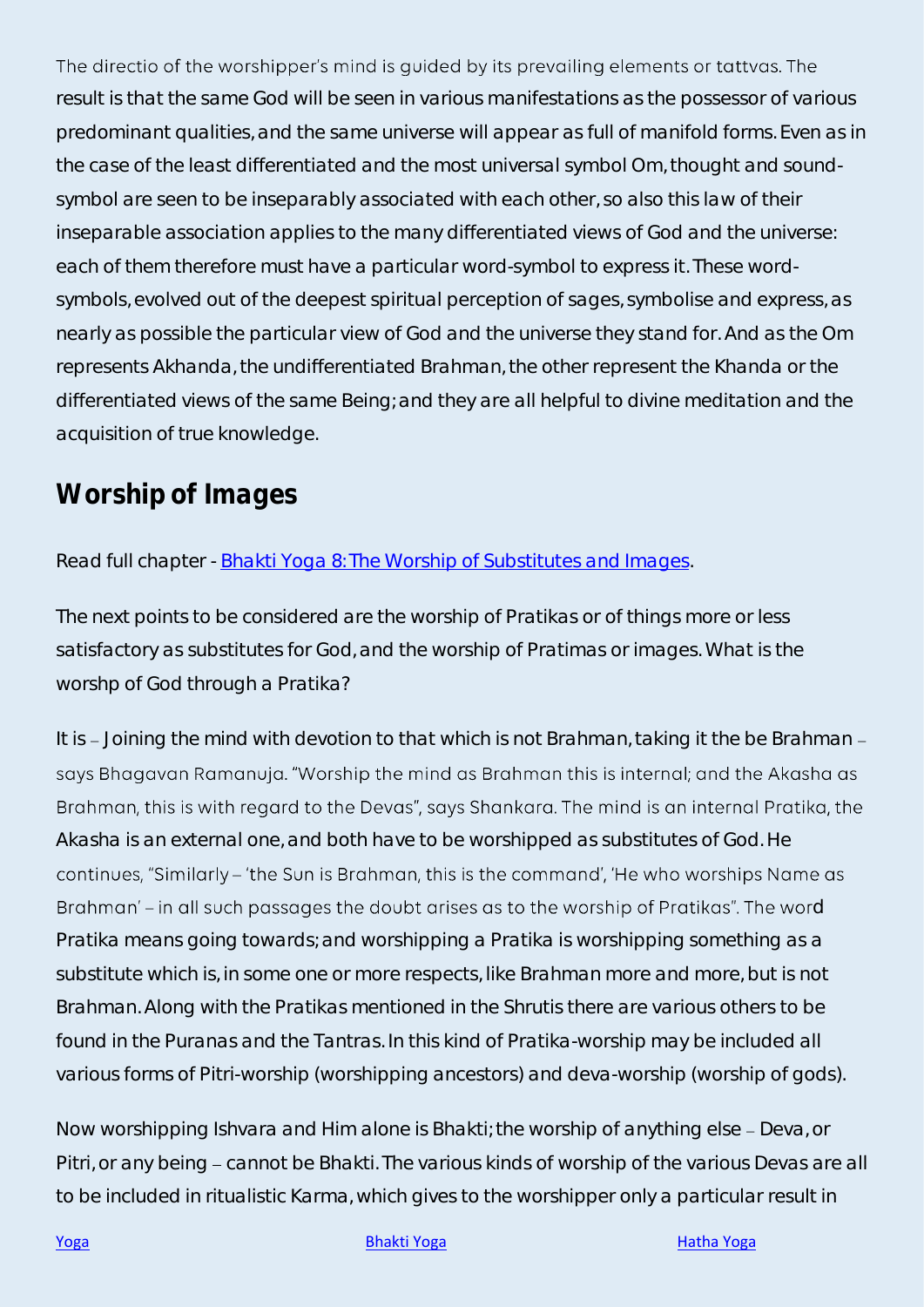the form of some celestial enjoyment, but can neither give rise to Bhakti nor lead to Mukti (liberation). One thing, therefore, has to be carefully borne in mind. If, as it may happen in some cases, the highly philosophical idea, the supreme Brahman, is dragged down by Pratika-worship to the level of the Pratika, and the Pratika itself is taken to be the Atman of the worshipper or his Antaryamin (inner ruler), the worshipper gets entirely misled, as no pratika can really be the Atman of the worshipper.

But where Brahman Himself is the object of worship, and the Pratika stands only as a substitute or a suggestion thereof, that is to say, where, through the Pratika the inipresent Brahman is worshipped - the Pratika itself being idalised into the cause of all, Brahman - the worship is positively beneficial; nay, it is absolutely necessary for all mankind until they have all got beyond the primary or preparatory state of the mind in regard to worship. When, therefore, and gods of other beings are worshipped in an for themselves, such worship is only a ritualistic Karma; and as a Vidya (science) it gives us only the fruit belonging to that particular Vidyal but when the Devas or any other beings are looked upon as Brahman and worshipped, the result obtained is the same as by worshipping Ishvara. This explains how, in many cases both in the Shrutis and the Smritis, a god, or a sage, or some toher extraordinary being is taken up and lifted, as it were out of his own nature and idealised into Brahman, and is then worshipped. Says the Advaitin, "Is not eveything Brahman when the name and the form have been removed from it?" "Is not He, the Lord, the innermost Self of everyone? says the Vishishtadvaitin.

"The fruition of even the worship of Adityas etc. Brahman Himself bestows, becuae He is the Ruler of all" Says Shankara in his Brahma-Sutra-Bhasya

"Here in this way does Brahman become the object of worship, becuase He, as Brahman is superimposed on the Pratikas, just as Vishnu etc. are superimposed upon images etc.

The same ideas apply to the worship of the Pratimas as to that of the Pratikas; that is to say, if the image stands for a god or a saint, the worship is not the result of Bhakti, and does not lead to liberation; but if it stands for the one God, the worship thereof will being both Bhakti, and Mukti.

# <span id="page-27-0"></span>**The Chosen Ideal**

Read full chapter - [Bhakti Yoga 9: The Chosen Ideal.](https://worldyogaforum.com/2021/10/31/bhakti-yoga-9-the-chosen-ideal/)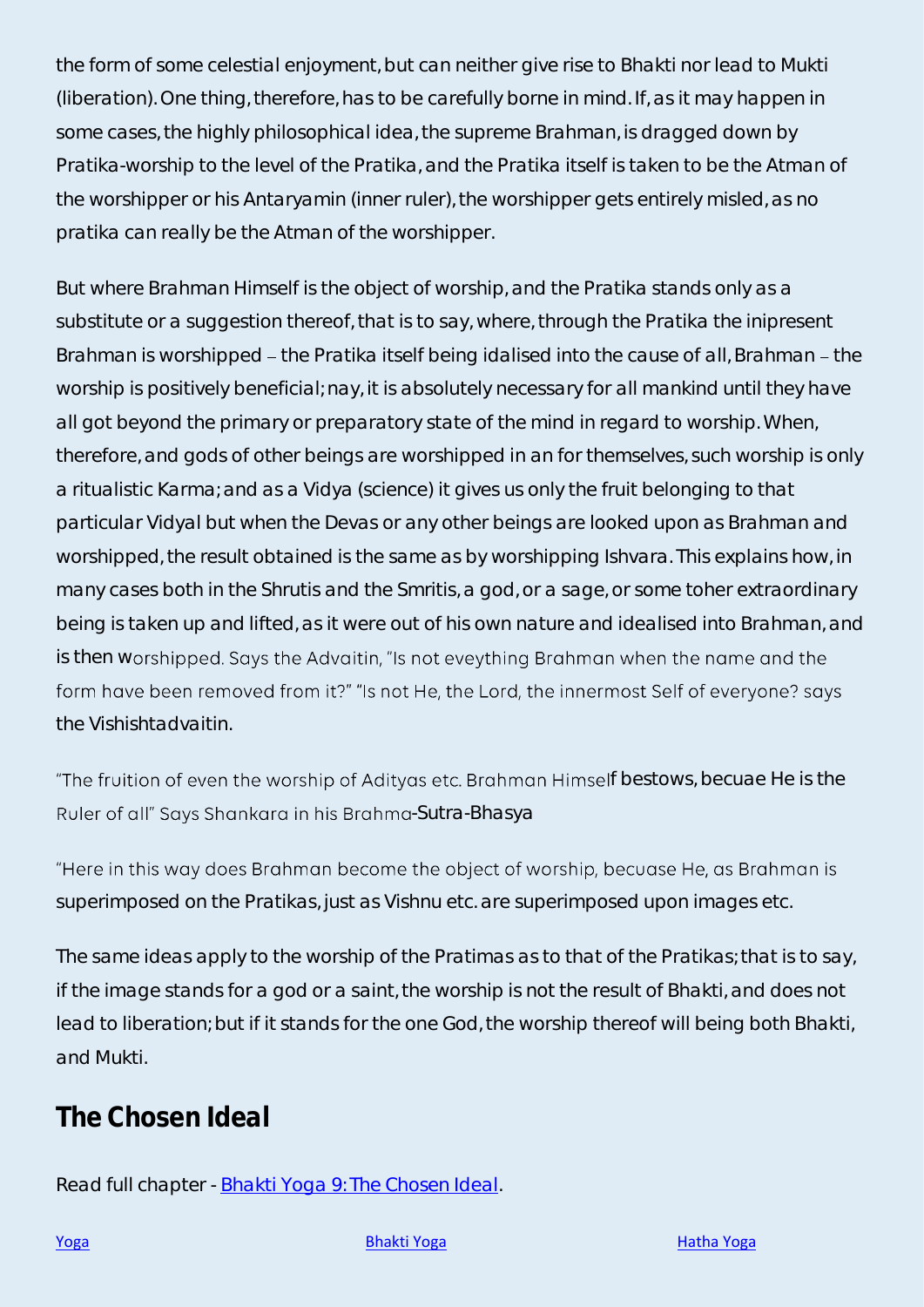The next thing to be considered is what we know as Ishta-Nishtha. One who aspires to be a Bhakta (Devotee) must know that "so many opinions are so many ways". He must know that all the various sects of the various religions are the various manifestations of the glory of the same Lord. "They call you by so many names; they divide You, as it were, by different names, yet in each one of these is to be found Your omnipotence... You reach the worshipper through all of these, neither is there any special time so long as the soul has intense love for You. You are so easy of the approach; it is my misfortune that I cannot love You". Not only this, the Bhakta (devotee) must take care not to hate, nor even criticise those radiant sons of light who are the founders of various sects; he must not even hear them spoken ill of. Very few indeed are those who are at once the possessors of an extensive sympathy and power of appreciation, as well as intensity of love. We find, as a rule, that liberal and sympathetic sects lose the intensity of religious feeling, and in their hands, religions is apt to degenerate into a kind of politico-social club life. On the other hand, intensely narrow sectaries, whilst displaying a very commendable love of their own ideals, are seen to have acquired every particle of that love by hating every one who is not of exactly the same opinions as themselves. Would to God that this world was full of men who were as intense in their love as worldwide in their sympathies! But such are only few and far between. Yet we know that it is practicable to educate large number of human beings into the ideal of a wonderful blending of both the width and the intensity of love; and the way to do that is by this path of the Istha-Nishtha or "steadfast devotion to the chosen ideal".

Every sect of every religion presents only one ideal of its own to mankind, but the eternal Vedantic religion opens to mankind an infinite number of doors for ingress into the inner shrine of divinity, and places before humanity an almost inexhaustible array of ideals, there being in each of them a manifestation of the Eternal One. With the kindest solicitude, the Vedanta points out to the solid rock of the realities of human life, by the glorious sons, or human manifestations, of God, in the past and in the present, and stands with outstretched arms to welcome all – to welcome even those that are yet to be – to that Home of Truth and that Ocean of Bliss, wherein the human soul, liberated from the net of Maya, may transport itself with perfect freedom and with eternal joy.

Bhakti Yoga, therefore lays on us the imperative command not to hate or deny any one of the various paths that lead to salvation. Yet the growing plant must be hedged round to protect it until it has grown into a tree. The tender plant of spirituality will die if exposed too early to the action of a constant change of ideas and ideals. Many people, in the name of what may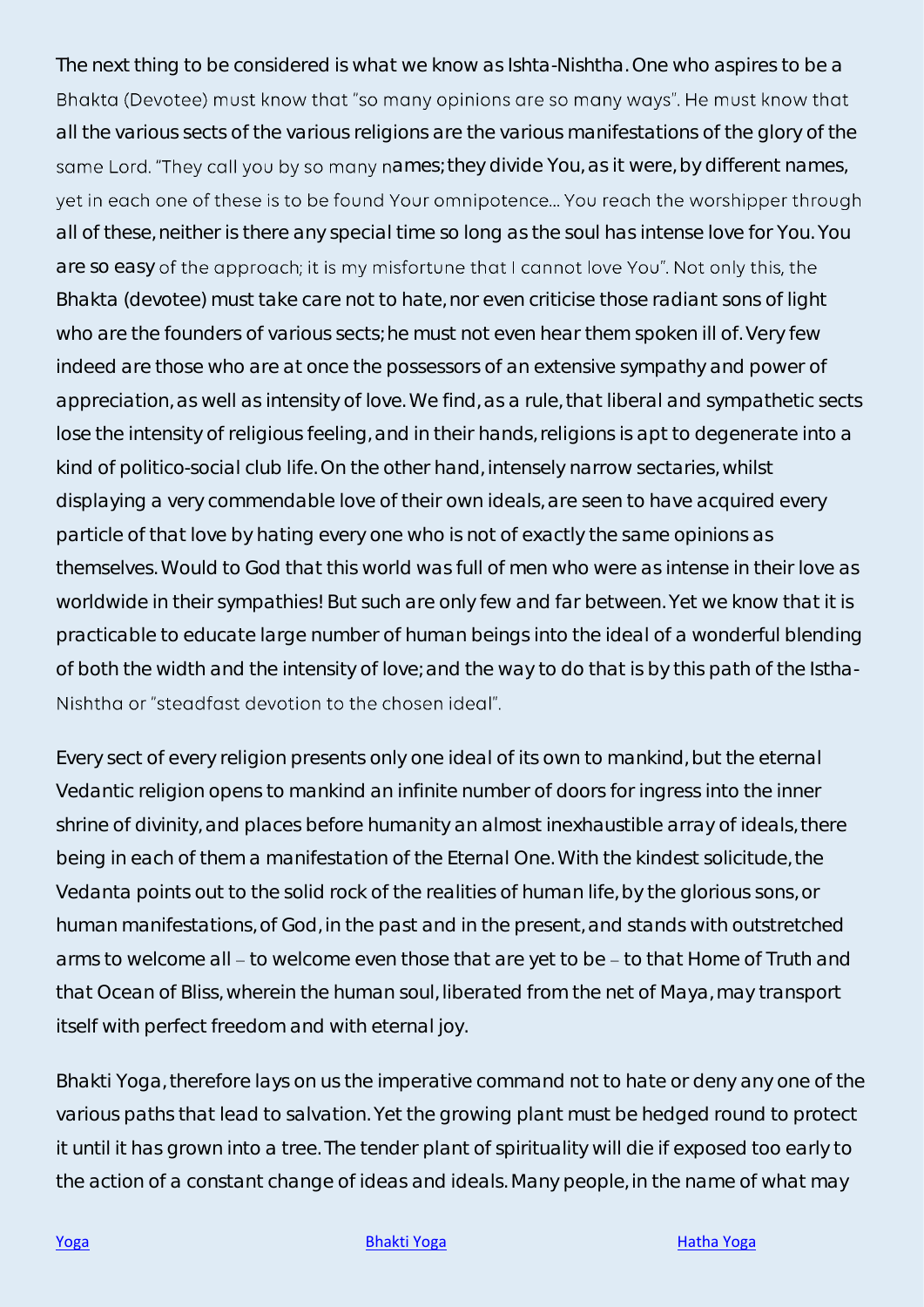be called religious liberalism, may be seen feeding their idle curiosity with a continuous succession of different ideals. With them, hearing new things grow into a kind of disease, a sort of religious drink-mania. They want to hear new things just by way of getting temporary nervous excitement, and when one such exciting influence has had its effect on them, they are ready for another. Religion is with these people a sort of intellectual opium-easting, and there it ends. "There is another sort of man", says BHagyan Ramakrishna. "who is like the pearloyster of the story. The peal-oyster leaves its bed at the bottom of the sea, and comes up to the surface to catch the rain-water when the star svati is in the ascendant. It floats about on the surface of the sea with its shell wide open, until it has succeeded in catching a drop of rain-water, and then it dives deep down to its sea-bed, and there rests until it has succeeded in fashioning a beautiful pearl out of that rain-drop."

This is indeed the most poetical and forcible way in which the theory of Ishta-Nishtha has ever been put. This Eka-Nishtha or devotion to one ideal is absolutely necessary for the beginner in the practice of religious devotion. He must say with Hanuman in Ramayana, "Though I know that the Lord of of Shri and the Lord of Janaki are both manifestations of the same Supreme Being, yet my all in all is the lotus-eyed Rama". Or, as was said by the sage Tulsidasa, he must say, "Take the weetness of all, sit will all, take the name of all, say yea, yea, but keep your seat firm" Then, if the deotional aspirant is sincere, out of this little seed will come a gigantic tree like the Indian banyan, sending out branch after branch and root after root to all sides, till it covers the entire field of religion. Thus will the true devotee realise that He who was his own ideal in life is worshipped in all ideals by all sects, under all names and through all forms.

# <span id="page-29-0"></span>**The Method and Means**

### Read full chapter - **[Bhakti Yoga 10: The Method and The Means.](https://worldyogaforum.com/2021/11/01/bhakti-yoga-10-the-method-and-the-means/)**

In regard to the method and the means of Bhakti Yoga we read in the commentary of Bhagvan Ramanuja on the Vedanta-Sutras: "The attaining of That comes through **discrimination, controlling the passions, practice, sacrificial work, purity, strength, and suppression of excessive joy**

Vivekas or discrimination is, according to Ramanuja, discrimination, among other things, the pure food from the impure. According to him, food becomes impure from three causes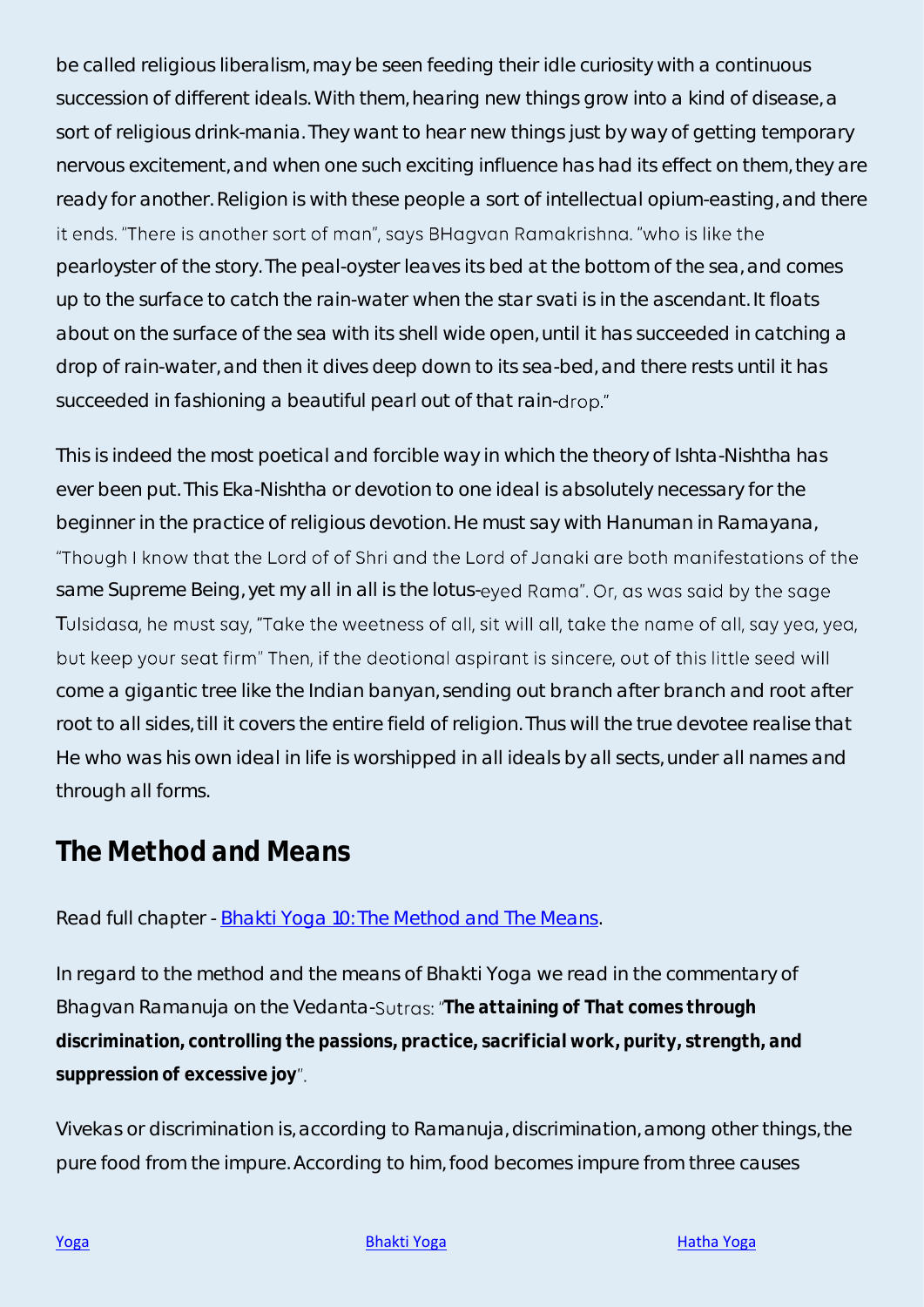- 1. by the nature of the food itself, as in the case of garlic etc.
- 2. owing to its coming from wicked and accursed persons
- 3. physical impurities such as dirt, or hair, etc.

The shrutis say, "when the food is pure, the Sattva element gets purified, and the memory **becomes unwavering**

**The question of food has always been one of the most vital with the Bhaktas (devotees).** Apart from the extravagance into which some of the Bhakti sects have run, there is a great truth underlying this question of food. We must remember that, according to the Sankhya philosophy, the Sattva, Rajas, and tamas, which in the state of homogenous equilibrium from the Prakriti, and in the heterogeneous disturbed condition from the universe - are both the substance and the quality of Prakriti. As such they are the materials out of which every human form has been manufactured, and the predominance of the Sattva material is what is absolutely necessary for spiritual development. The materials which we receive through our good into our body-structure go a great way to determine our mental constitution; therefore the food we eat has to particularly taken care of. However, in this matter, as in others, the fanaticism into which the disciples invariable fall is not to be laid at the door of the masters.

And this discrimination of food is, after all, of secondary importance. The very same passage quoted above is explained by Shankara in his Bhashya on the Upanishads in a different way by giving an entirely different meaning to the word Ahara, translated generally as food. According to him, "That which is gathered is Ahara. The knowledge of the sensations, such as sound etc. is gathered in for the enjoyment of the enjoyer (self); the purification of the knowledge which gathers in the perception of the senses is the purifying of the food (Ahara). The word 'purification-of-food' means the acquiring of knowledge of sensations untouched by the defects of attachment, aversion, and delusion; such is meaning. Therefore such knowledge or Ahara being purified, the Sattva material of the possessor it – the internal organ – will become purified, and the Sattva being purified, an unbroken memory of the infinite one, who has been known in His real nature from scriptures will result."

These two explanations are apparently conflicting, yet both are true and necessary. The manipulating and controlling of what may be called the finer body, viz the mood, are no doubt higher functions than the controlling of the grosser body of flesh. But the control of the grosser is absolutely necessary to enable one to arrive at the control of the finer. The beginner, therefore, must pay particular attention to all such dietic rules as have come down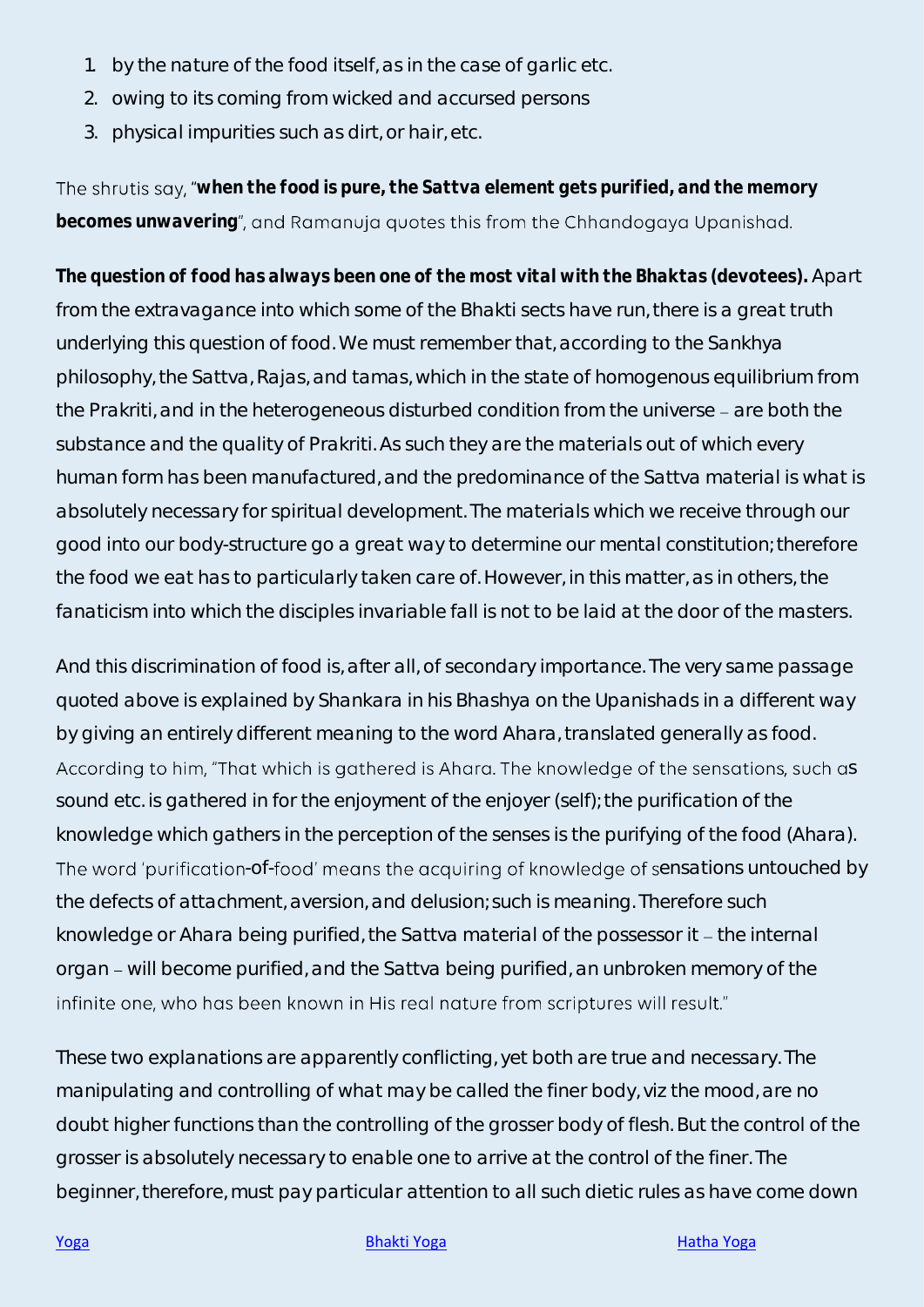from the line of his accredited teachers; but the extravagant, meaningless fanaticism, which has driven religion entirely to the kitchen, as may be noticed in the case of many of our sects, without any hope of the noble truth of that religion ever coming our to the sunlight of spirituality, is a peculiar sort of pure and simple materialism. It is neither Jnana, nor Bhakti, nor Karma; it is a special kind of lunacy, and those pin their souls to it are more likely to go to lunatic asylums than to Brahmaloka. So it stands to reason that discrimination in the choice of food is necessary for the attainment of this higher state of mental composition which cannot be easily obtained otherwise.

**Controlling the passions is the next thing to be attended to.** To restrain the Indriyas (organs) from going towards the objects of the senses, to control them and bring them under the guidance of the will, is the very central virtue in religious culture. Then comes the practice of self-restraint and self-denial. All the immense possibilities of divine realization in the soul cannot get actualised without struggle and without such practice on the part of the aspiring devotee. "The mind must always think of the Lord always, but with every new effort the power to do so grows stronger in us. "By practice, O son of Kunti, and by non-attachment is it attained", says Shri Krishna in the Gita. And then as to sacrifical work, it is understood that the five great sacrificed (To gods, sages, manes, guests, and all creatures.) (Panchamahayajna) have to be performed as usual.

**Purity is absolutely the basic work, the bed-rock upon which the whole Bhakti (devotion) building rests.** Cleansing the external body and discriminating the food are both easy, but without internal cleanliness and purity, these external observance are of no value whatsoever. In the list of quaities conducive to purity, as given by Ramanuja, there are enumerated, Satya, truthfulness; Arjava, sincerity, Daya, doing good to other without any gain to one's self; Ahimsa, not injuring others by thought, word, or deed; Anabhidhya, not coveting other's goods, not thinking vain thoughts, and not brooding over injuries received from another. In this list, the one idea that deserves special notice is Ahimsa, non-injury to others. This duty of non-injury is, so to speak, obligatory on us in relation to all beings. As with some, it does not simply mean the non-injuring of human beings and mercilessness towards the lower animails; nor, as with some others, does it mean the protecting of cats and dogs and feeding of ants with sugar – with Iberty to injure brother-man in every horrible way! It is remarkable that almost every good idea in this world can be carried to a disgusting extreme. A good practice carried to an extreme and worked in accordance with the letter of the law becomes a positive evil. The stinking monks of certain religious sects, who do not bathe lest the vermin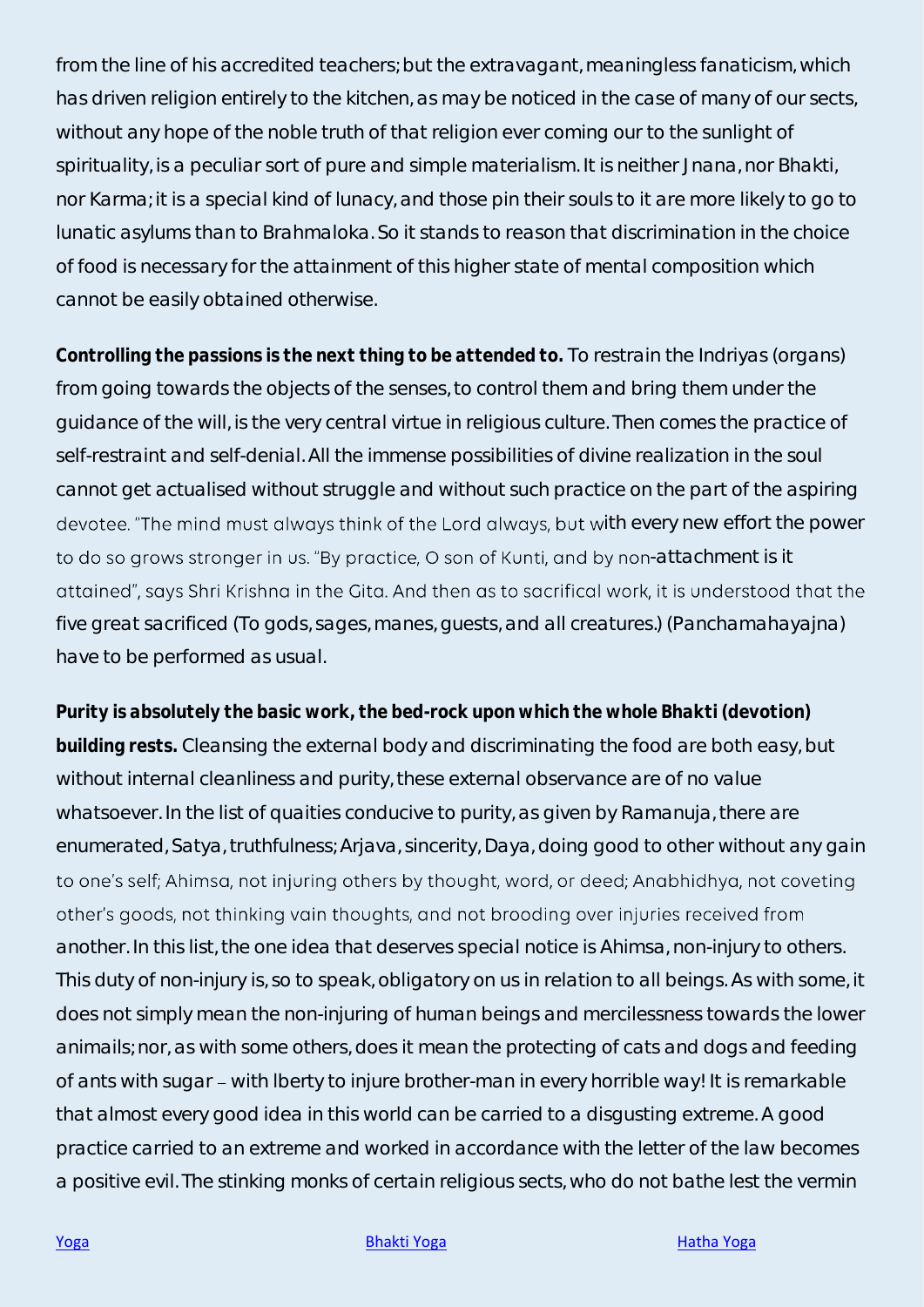on their bodies should be killed, never think of the discomfort and disease they bring to their fellow human beings. They do not, however, belong to the religion of the Vedas.

The test of Ahimsa is absence of jealousy. Any man may do a good deed or make a good gift on the spur of the moment or under the pressure of some superstition or proestcraft; but the real lover of mankind is he who is jealous of none. The so-called great men of the world may all be seen to become jealous of each other for a small name, for a little fame, and for a few bits of gold. So long as this jealously exists in a heart, it is far away from the perfection of Ahimsa. The cow does not eat mean, nor does the sheep. Are they great Yogis, great noninjurers (Ahimsakas)? Any fool may abstain from eating this or that; surely that gives him no more distinction than to herbivorous animals. The man who will mercilessly cheat widows and orphans and do the vilest deeds for money is worse than any brite even if he lives entirely on grass. The man whose heart never cherishes even the thought of injury to any one, who rejoices at the prosperity of even his greatest enemy, that man is the Bhakta, he is the Yogi, he is the Guru of all, even though he lives every day of his life on the flesh of swine. Therefore we must always remember that the external practices have value only as helps to develop internal purity. It is better to have internal purity alone when minute attention to external observances is not practicable. But woe unto the man and woe unto the nation that forgets the real internal, spiritual essentials of religion and mechanically clutches with deathlike grasp at all external forms and never lets them go. The forms have value only so far as they are expressions of the life within. If they have ceased to express life, crush them out without mercy.

The next means to attainment of Bhakti Yoga is strength (Anavasada). "This Atman is not be attained by the weak" says the Shruti. Both physical weakness and mental weakness are meant here. "The strong, the hardy" are only fit students. What can puny, little, decrepit things do? They will break to pieces whenever the mysterious forces of the body and mind are even slightly awakened by the practice of any of the Yogas. It is "the young, the healthy, the strong" that can score success. Physical strength, therefore, is absolutely necessary. It is the strong body alone that can bear the shock of reaction resulting from the attempt to control the organs. He who wants to become a BHakta must be strong, must be healthy. When the miserably weak attempt any of the Yogas, they are likely to get some incurable malady, or they weaken their minds. Voluntarily weakening the body is really no prescription for spiritual enlightenment.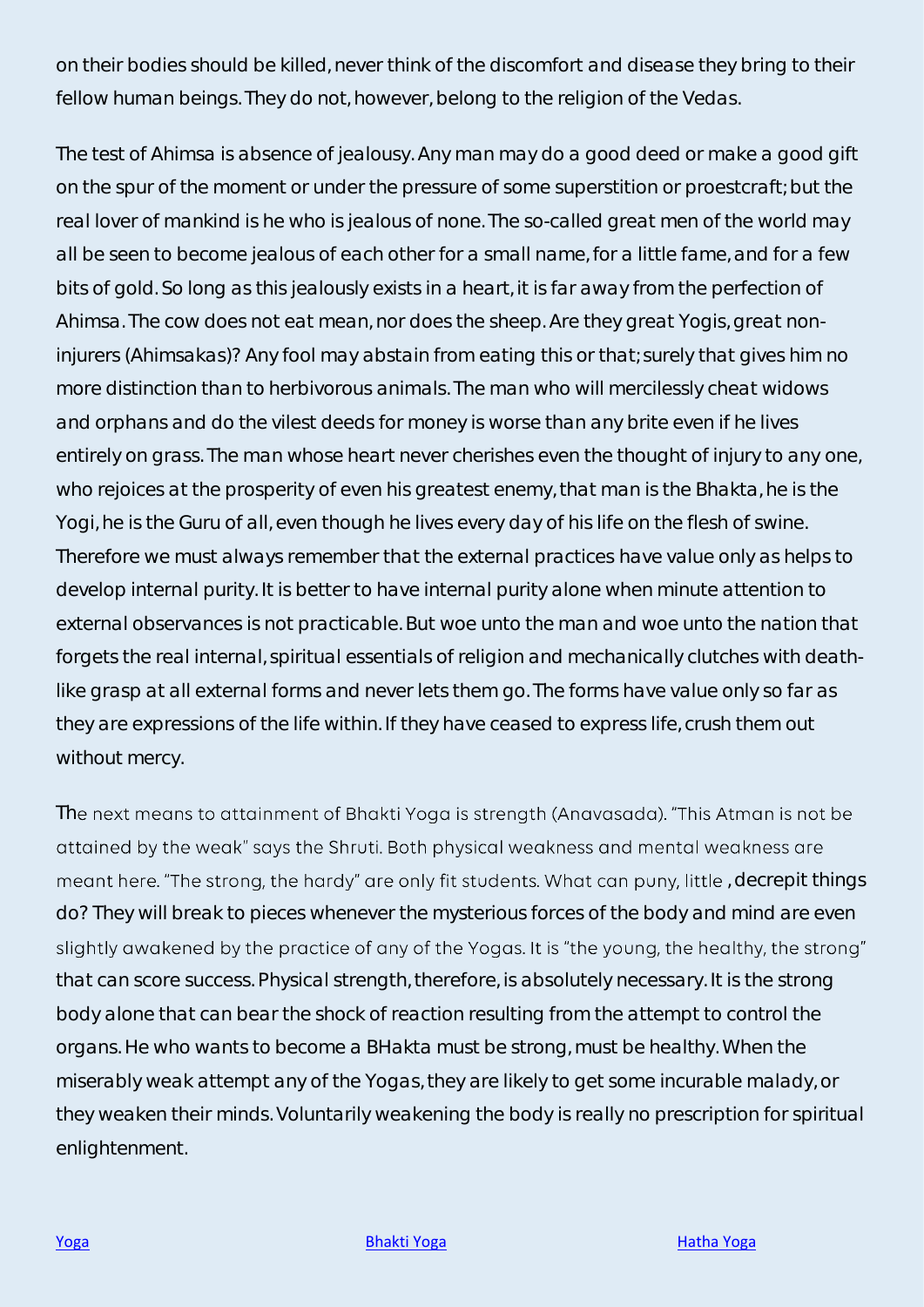The mentally weak also cannot succeed in attaining the Atman. The person who aspires to be a Bhakta must be cheerful. In the western world the idea of a religious man is that he never smiles, that a dark cloud must always hand over his face, which, again, must be long drawn with the jaws almost collapsed. People with emaciated bodies and long faces are fit subjects for the physician, they are not yogis. It is the cheerful mind that hews its way through a thousand difficulties. And this, the hardest task of all, the cutting of our way out of the net of Maya, is the work reserved only for the giant wills.

Yet at the same time excessive mirth should be avoided (Anuddharsha). Excessive mirth makes us unfit for serious thought. It also fritters away the energies of the mind in vain. The stronger the will, the less the yielding to the sway of the emotions. Excessive hilarity is quite as objectionable as too much of sad seriousness, and all religious realization is possible only when the mind is in a steady, peaceful condition of harmonious equilibrium. It is this that one may begin to learn how to love the lord.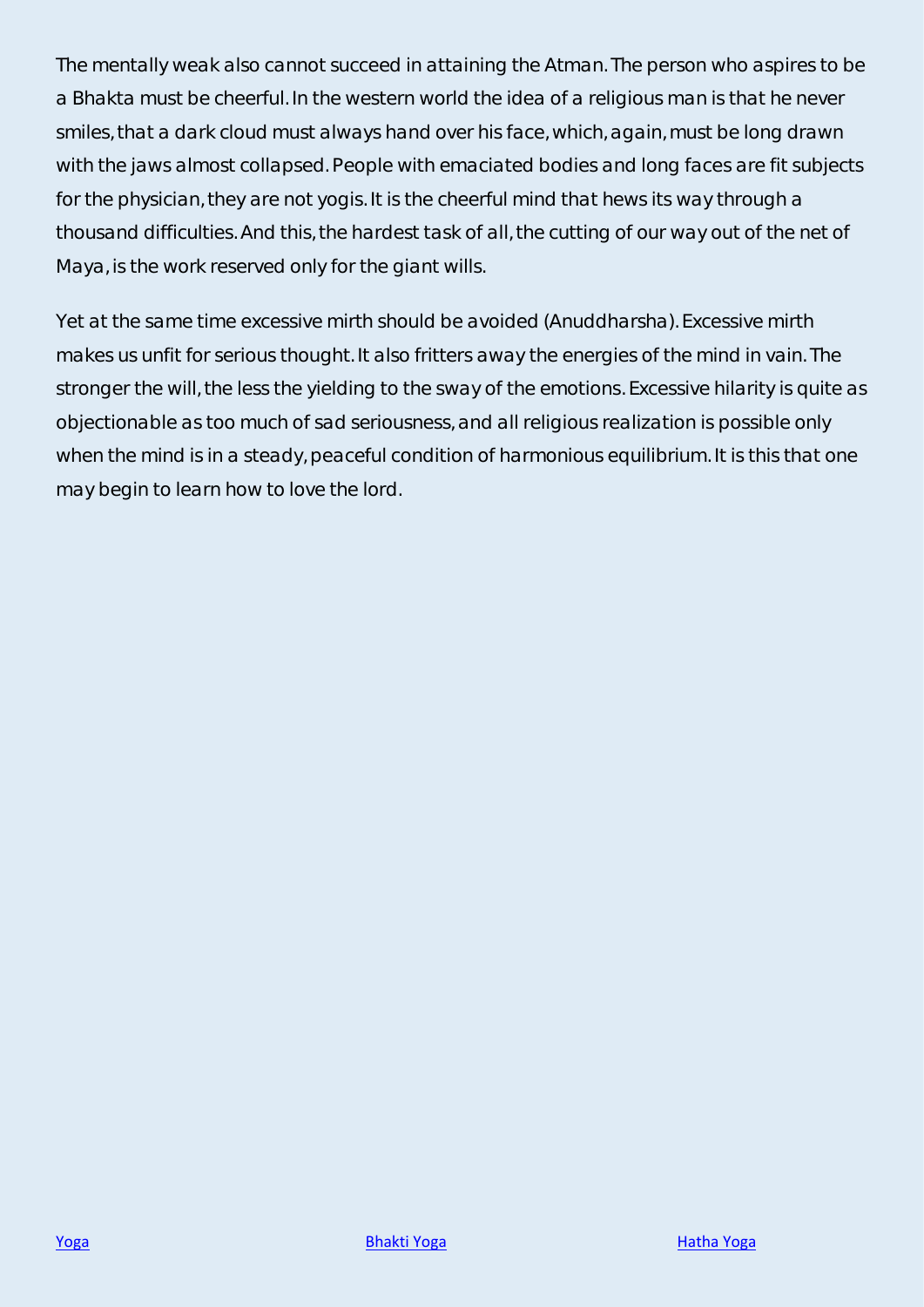# <span id="page-34-0"></span>**Bhakti Yoga - Frequently Asked Questions (FAQS)**

Following are the answers to the frequently asked questions on Bhakti Yoga.

# <span id="page-34-1"></span>**What does Bhakti Yoga do?**

Bhakti yoga is the path of intense love or devotion. It is ultimately one of the four spiritual paths to attain self-realization and liberation. Bhakti Yoga or Bhakti (devotion) should not be confused with worshipping a deity.

# <span id="page-34-2"></span>**What is a Bhakti Yoga class?**

There's no specific class for Bhakti Yoga. Bhakti yoga by definition is intense love and devotion to the divine. In Bhakti Yoga, you need to ensure having the right teacher.

It is the knowledge of the spirit of the scriptures alone that constitutes the true religious teacher. How are we to know a teacher, then? The sun requires no torch to make him visible, we need not light a candle in order to see him. The teacher must not teach with any ulterior selfish motive - for money, name, or fame; his work must be simply out of love, out of pure love for mankind at large. The only medium through which spiritual force can be transmitted is love. Any selfish motive, such as the desire for gain or for name, will immediately destroy this conveying median. God is love, and only he who has known God as love can be a teacher of godliness and God to man. Read more on the qualifications of the aspirant and the teacher in bhakti yoga.

### <span id="page-34-3"></span>**Is Bhakti Yoga easy?**

Bhakti Yoga like any form is Yoga is easy. Based on the understanding of Bhakti Yoga, the path of devotion, the devotion brings ease. It is true not just for Bhakti Yoga, but for any form of Yoga. Since the essence of Bhakti Yoga is devotion, the ease is contingent on the degree and pureness of the devotion of the devotee (Bhakt)

### <span id="page-34-4"></span>**How to begin with Bhakti Yoga?**

To begin with Bhakti Yoga, you need a teacher and have to be initiated. Read more on the qualifications of the teacher in Bhakti Yoga as explained by Swami Vivekananda.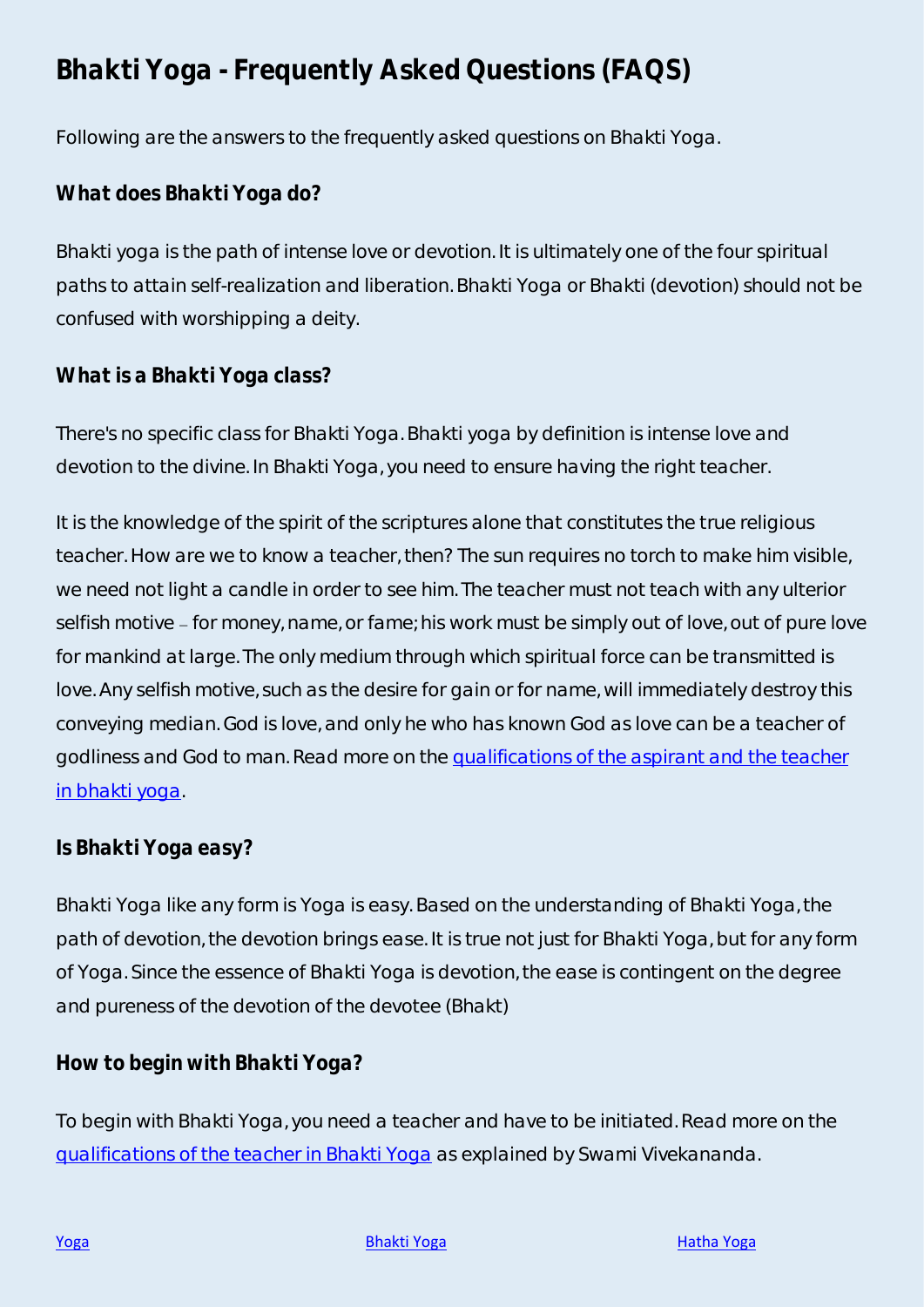# <span id="page-35-0"></span>**Is Bhakti Yoga Hinduism?**

Bhakti yoga is thought by some to be the oldest form of yoga, with its roots in the Vedas, or ancient scriptures of India.<sup>4</sup> Most forms of Yoga find their roots in Vedic scriptures, Upanishads, the Bhagavat Gita among various other scriptures that are at the core of Hindusim. In essence, Bhakti is about devotion. You need not be a Hindu to practice Bhakti Yoga (path of devotion). Similarly, you need not be devoted to a Hindu God or a Goddess to practice Bhakti Yoga.

<span id="page-35-1"></span>**What is Bhakti Yoga, the way of love?**

Bhakti yoga also called the bhakti marga or the path of devotion is a spiritual practice focused on loving devotion.